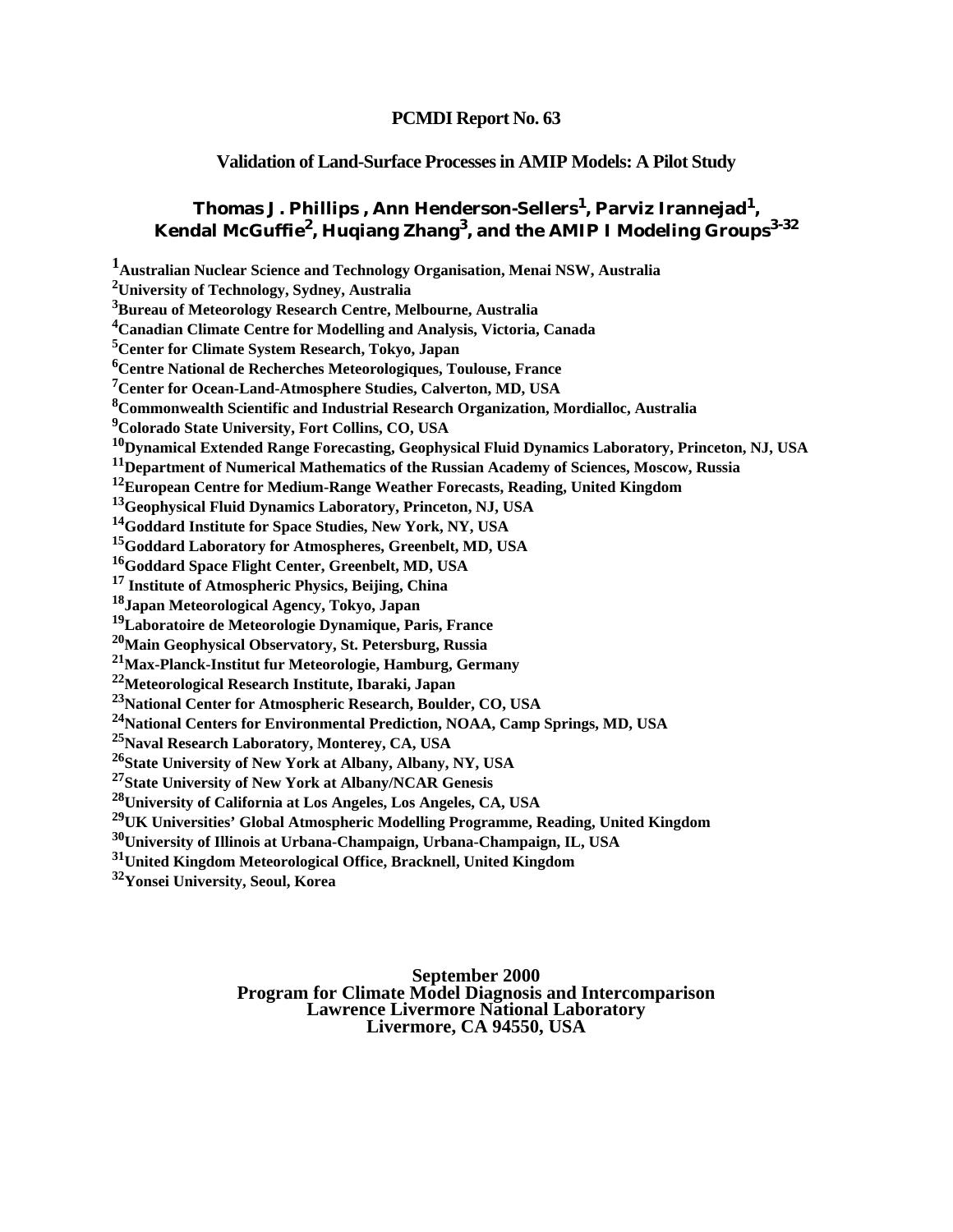#### **ABSTRACT**

The Atmospheric Model Intercomparison Project (AMIP), an initiative of the World Climate Research Programme (WCRP) since 1990, is a standard experimental protocol for testing the performance of global atmospheric models. One of the many studies facilitated by the AMIP is the evaluation of model simulation of processes at the land surface, a key locus of human interaction with the climate system. In particular, the relationship between different continental climate simulations and the properties of the respective coupled land-surface schemes (LSSs) may be investigated. Studies of this type have been coordinated by the Project for Intercomparison of Land-surface Parameterization Schemes (PILPS), organized as AMIP Diagnostic Subproject 12.

After recounting the history of the AMIP/PILPS collaboration to date, we describe a method for concisely displaying the spatio-temporal variability of a land-surface simulation relative to that of validation reference data. We apply this method to the continental simulations of 30 model entries in the first phase of the AMIP intercomparison.

We find that the overall agreement of simulated continental climate variability with that of selected reanalysis reference data is a function of the land-surface process considered. Of the monthly mean land-surface variables available from these AMIP simulations, the spatio-temporal variability of continental evaporation shows the greatest sensitivity to the LSS representation of hydrology. Moreover, in twin AMIP simulations where this representation is changed from a simple "bucket" scheme to a biophysically based formulation (while retaining the same atmospheric model and land-surface characteristics), there is a general reduction in the RMS errors of the continental climate simulation relative to the reference data. However, these LSS-related improvements are due almost exclusively to changes in the amplitude of the continental climate variability, suggesting that it is the atmospheric forcings and/or the land-surface characteristics that largely control the pattern of this variability. We plan to investigate such issues more fully in the second phase of the AMIP.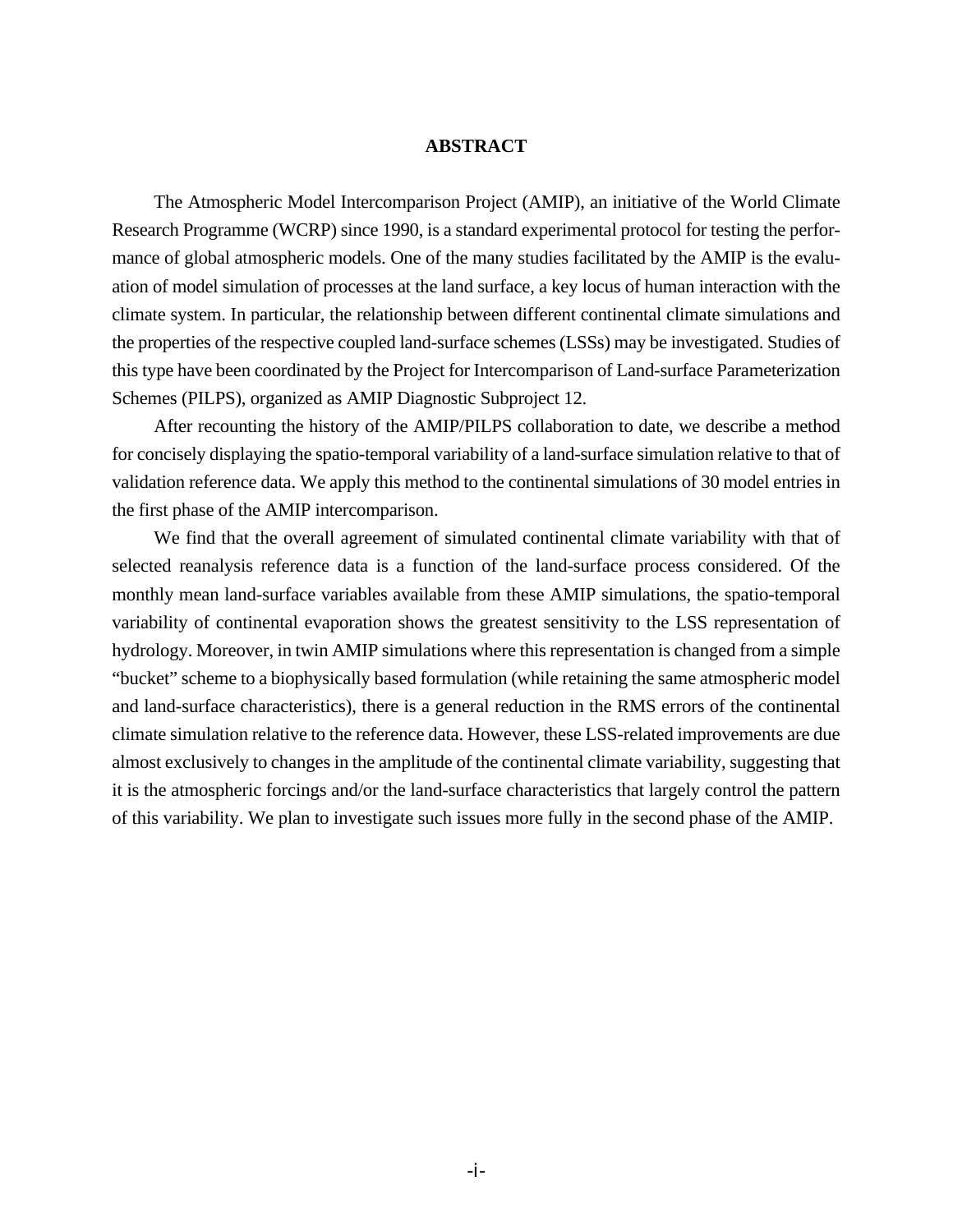# **1. Introduction**

The Atmospheric Model Intercomparison Project (AMIP), an initiative of the World Climate Research Programme (WCRP) since 1990, is a widely implemented protocol for testing the performance of atmospheric general circulation models (AGCMs) under common specifications of radiative forcings and observed ocean boundary conditions (Gates 1992, Gates et al. 1999). From the perspective of land-surface specialists, the AMIP affords a unique opportunity to study the interactions of a wide variety of land-surface schemes (LSSs) with their respective atmospheric host models. AMIP studies of this type, which have been coordinated by another WCRP initiative--the Project for Intercomparison of Land-surface Parmaterization Schemes (PILPS) (Henderson-Sellers et al. 1996)--address an overarching question: "To what extent does AGCM performance in simulating continental climate depend on the parameterizations of the coupled LSSs?"

The importance of answering this question is readily appreciated, since the impacts of climate variability on human populations are most keenly felt at the land surface; nevertheless, a definitive resolution remains elusive for several reasons. First, there is the dilemma of how to reliably validate simulation performance, given the present dearth of multi-annual global land-surface data sets. Moreover, even if observational data were more plentiful, some inherent ambiguities would remain. That is, validation of AGCM continental climate does not verify the workings of the LSS *per se* since, in addition to the "intrinsic" properties of the LSS (e.g. parameterizations of evaporation, runoff, soil moisture), the continental simulation also is impacted by atmospheric forcings (e.g. radiative fluxes, precipitation, surface winds) and by mediating land-surface characteristics (e.g. vegetation, albedos, roughnesses).

Despite these complications, there are preliminary indications that characteristic "signatures" of different LSSs can be detected in coupled climate simulations, provided that suitable diagnostics are chosen (e.g. Gedney et al. 1999). Thus, it seems the degree of correspondence between coupled model performance and LSS parameterizations will be clarified to the extent that a sufficiently penetrating validation methodology is applied; however, developing such a procedure almost certainly will entail considerable trial and error. In that spirit, we elaborate a provisional validation methodology, and present preliminary results of its application to AMIP land-surface simulations. First, however, we recount the history of the AMIP/PILPS collaboration.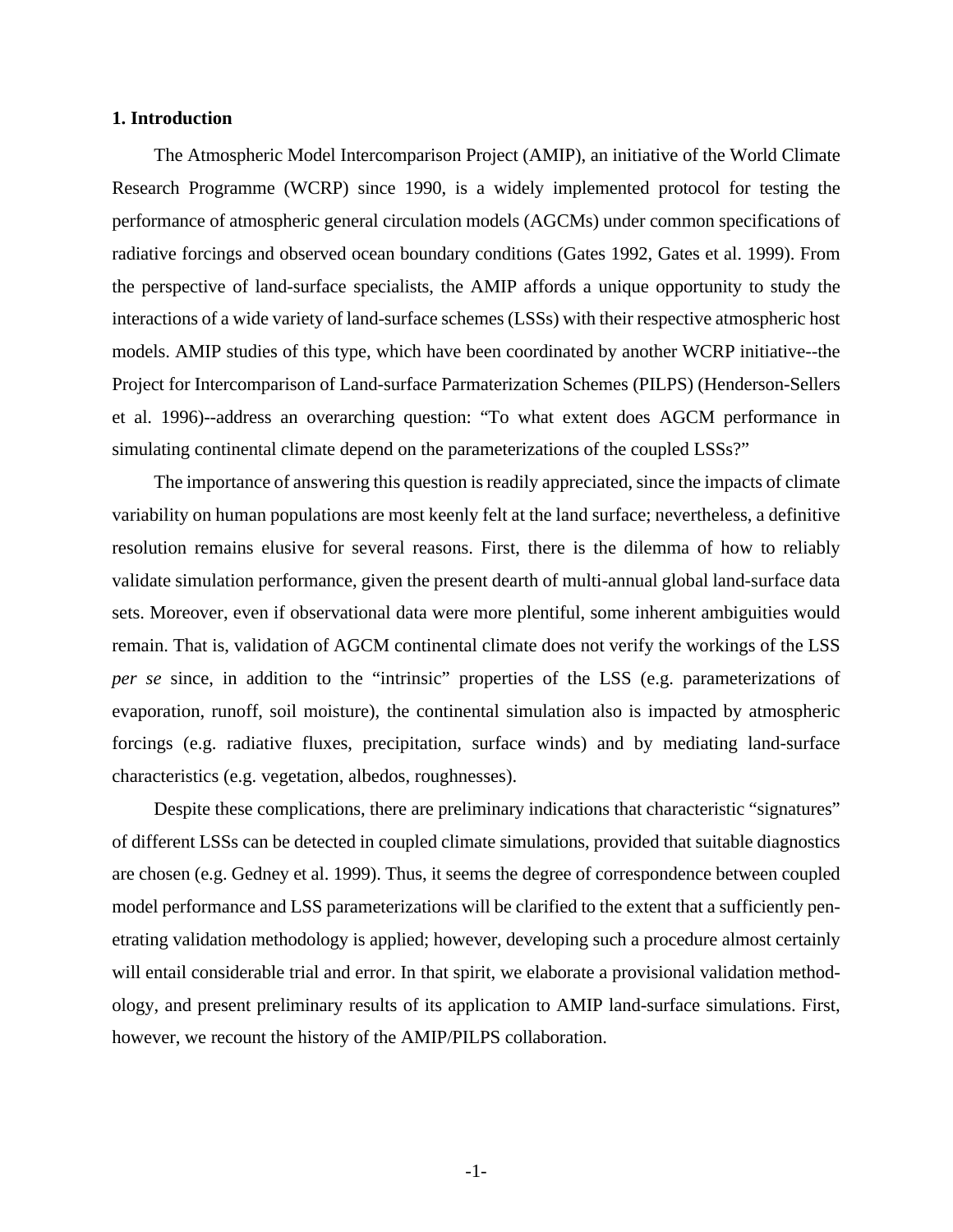#### **2. PILPS in the AMIP**

The initial phase of the AMIP (designated as AMIP I, circa 1990-1996) saw the participation of some 30 modeling centers and nearly as many diagnostic subprojects that analyzed various aspects of climate simulations of the decade 1979-1988 (Gates 1992, Gleckler et al. 1997). Among several investigations of land-surface processes in the AMIP models (e.g. Lau et al. 1996, Frei and Robinson 1998, Robock et al. 1998), PILPS constituted itself as AMIP Diagnostic Subproject 12 on Land-surface Processes and Parameterizations. Subproject 12 analyzed those AMIP simulations in which the coupled LSSs also were entries in off-line experiments that were the focus of other PILPS initiatives (e.g. Chen et al. 1997, Pitman et al. 1999).

At the outset, Subproject 12 confronted several substantial obstacles: little reliable global validation data were available; the standard set of land-surface variables provided by the AMIP modeling groups was quite limited (e.g. runoff was not included); and a rather narrow range of LSS complexity was represented, since the large majority of AMIPI models employed simple representations of land-surface processes (Table 1). In these circumstances, Subproject 12 implemented a "zeroth-order" validation, in the sense that it identified problematical features that could be readily discerned from inspection of the land-surface simulations.

The main findings were threefold:

- Every land-surface simulation was an outlier in some respects, i.e. no overall "best" model emerged (Love and Henderson-Sellers 1994).
- A number of simulations displayed pathological features such as nonconservation of continental moisture/energy and pronounced trends in moisture stores. These discrepancies were traced to errors in coding/coupling of the LSSs and/or to inadequate initialization/ spinup procedures (Love et al. 1995).
- At a regional scale, the inter-model scatter in energy/moisture partitionings in the AMIP models was substantially greater than in comparable PILPS off-line experiments. This result contradicted the prevalent expectation that two-way feedbacks in coupled atmosphere-land experiments would dampen inter-model differences in the simulation of continental climate (Irannejad et al. 1995) . (This outcome may merely reflect the large regional forcing differences in the AMIP simulations, in contrast to the common forcings that were imposed in the PILPS off-line experiments. Nevertheless, Qu and Henderson-Sellers 1998 found that the coupled-mode differences in energy/moisture partitionings still exceeded those from the off-line simulations even when the former were normalized by the respective AMIP model forcings.)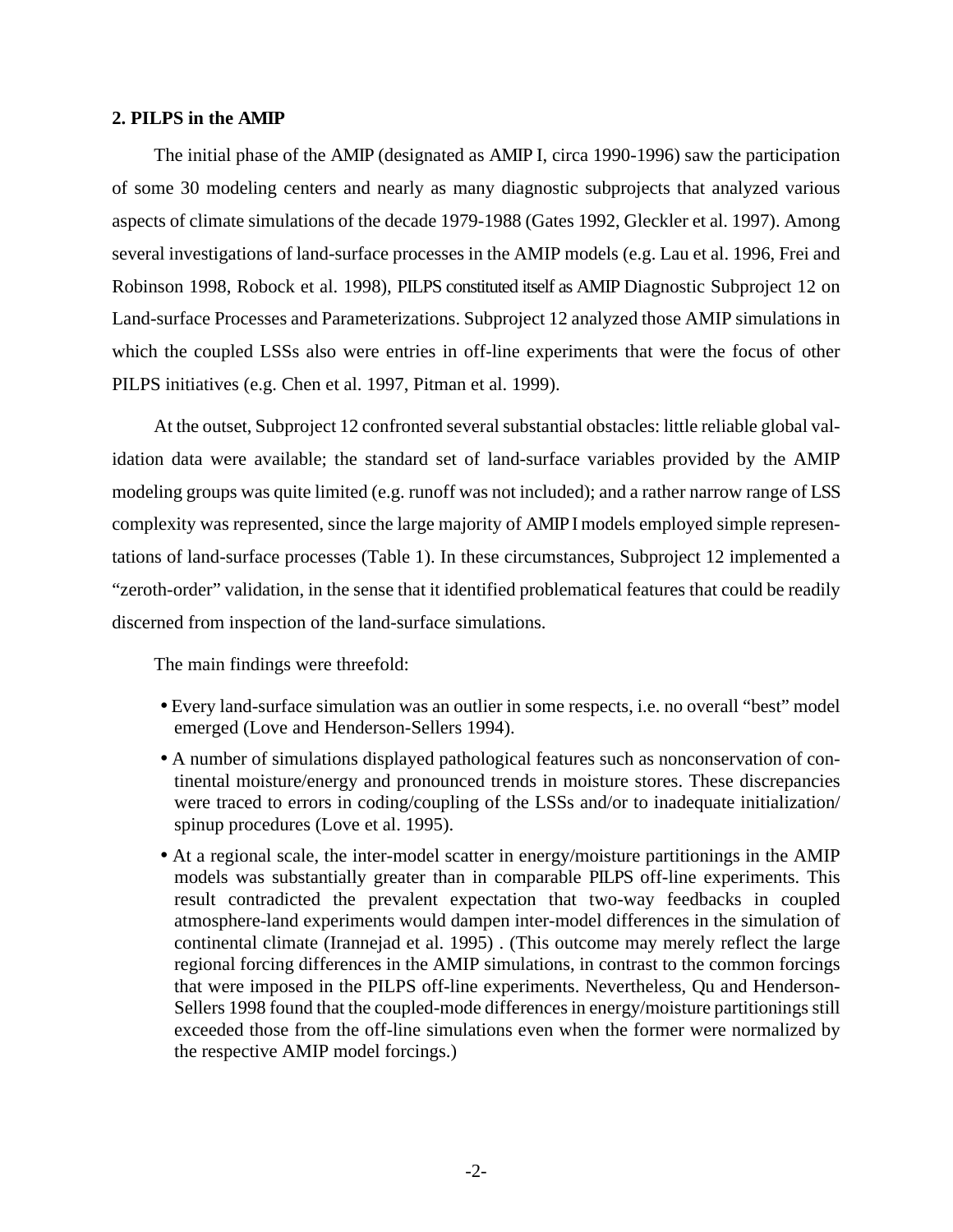Table 1: A listing of the land-surface hydrology representations of 30 AMIP I models. Here "prescribed soil moisture" signifies that a spatially and seasonally varying surface wetness is specified, while evaporation is predicted independently of runoff. The "simple bucket" land-surface schemes follow the approach of Manabe (1969): soil wetness, evaporation, and runoff are predicted in the context of a constant moisture field capacity. The "augmented bucket" schemes modify this paradigm (e.g. by including spatially variable field capacity, constrained evaporation, and/or a different runoff parameterization), but do not explicitly represent certain biophysical processes that are included in "vegetation canopy" schemes (e.g. precipitation interception and reevaporation by foliage, stomatal/canopy resistance to evapotranspiration, etc.) Reference: Phillips (1994)

|                          | <b>Acronym   AMIP Modeling Group</b>                                                        | <b>Hydrology Representation</b> |
|--------------------------|---------------------------------------------------------------------------------------------|---------------------------------|
| <b>BMRC</b>              | <b>Bureau of Meteorology Research Centre</b>                                                | Simple bucket                   |
| $\overline{CCC}$         | Canadian Climate Centre (now Canadian Centre for Climate<br>Modelling and Analysis)         | Augmented bucket                |
| $\overline{CCSR}$        | <b>Center for Climate System Research</b>                                                   | Augmented bucket                |
| <b>CNRM</b>              | Centre National de Recherches Meteorologiques                                               | Augmented bucket                |
| <b>COLA</b>              | Center for Ocean-Land-Atmosphere Studies                                                    | Vegetation canopy               |
| <b>CSIRO</b>             | Commonwealth Scientific & Industrial Research Organization                                  | <b>Augmented bucket</b>         |
| $\overline{\text{CSU}}$  | Colorado State University                                                                   | Simple bucket                   |
| <b>DERF</b>              | <b>Dynamical Extended Range Forecasting (at GFDL)</b>                                       | Simple bucket                   |
| <b>DNM</b>               | <b>Department of Numerical Mathematics</b>                                                  | Simple bucket                   |
| <b>ECMWF</b>             | European Centre for Medium-range Weather Forecasts                                          | Vegetation canopy               |
| <b>GFDL</b>              | <b>Geophysical Fluid Dynamics Laboratory</b>                                                | Simple bucket                   |
| <b>GISS</b>              | <b>Goddard Institute for Space Studies</b>                                                  | Vegetation canopy               |
| GLA                      | <b>Goddard Laboratory for Atmospheres</b>                                                   | Vegetation canopy               |
| <b>GSFC</b>              | <b>Goddard Space Flight Center</b>                                                          | Prescribed soil moisture        |
| <b>IAP</b>               | <b>Institute of Atmospheric Physics</b>                                                     | Simple bucket                   |
| <b>JMA</b>               | Japan Meteorological Agency                                                                 | Vegetation canopy               |
| LMD                      | Laboratoire de Meteorologie Dynamique                                                       | Simple bucket                   |
| <b>MGO</b>               | <b>Main Geophysical Observatory</b>                                                         | <b>Augmented bucket</b>         |
| <b>MPI</b>               | Max-Planck-Institut für Meteorologie                                                        | Vegetation canopy               |
| <b>MRI</b>               | <b>Meteorological Research Institute</b>                                                    | <b>Augmented bucket</b>         |
| $\overline{\text{NCAR}}$ | National Center for Atmospheric Research                                                    | Prescribed soil moisture        |
| $\overline{\text{NMC}}$  | National Meteorological Center (now National Centers for<br>Environmental Prediction, NCEP) | Augmented bucket                |
| <b>NRL</b>               | <b>Naval Research Laboratory</b>                                                            | Prescribed soil moisture        |
| <b>SUNYA</b>             | <b>State University of New York at Albany</b>                                               | Simple bucket                   |
|                          | SUNGEN State University of New York at Albany/NCAR Genesis                                  | Vegetation canopy               |
| <b>UCLA</b>              | University of California at Los Angeles                                                     | Prescribed soil moisture        |
| <b>UGAMP</b>             | UK Universities' Global Atmospheric Modelling Programme                                     | <b>Augmented bucket</b>         |
| <b>UIUC</b>              | University of Illinois at Urbana-Champaign                                                  | Augmented bucket                |
| <b>UKMO</b>              | <b>United Kingdom Meteorological Office</b>                                                 | Vegetation canopy               |
| <b>YONU</b>              | <b>Yonsei University</b>                                                                    | Simple bucket                   |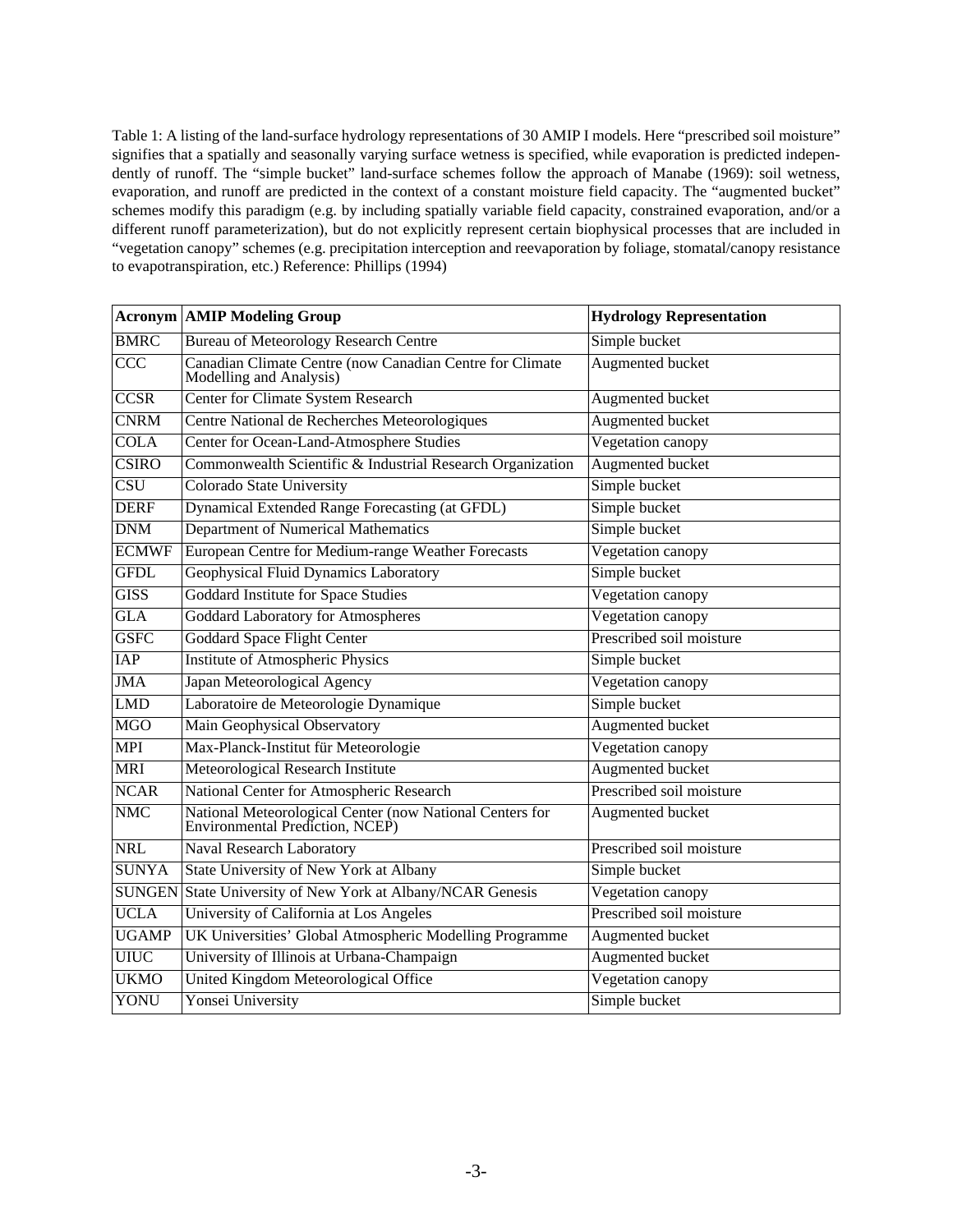In the current AMIP II phase of the intercomparison, the experimental design remains fundamentally the same, except that the simulation period has been extended to 17 years (from 1979 to 1995). However, the AMIP II protocol also emphasizes the importance of adequate initialization/ spinup of moisture stores, and requires a more extensive set of land-surface output (Table 2). In addition, complex LSSs are likely to be much better represented than in AMIP I (Phillips 1999). These more auspicious conditions should allow the fuller investigation of the relationship between land-surface processes and parameterization schemes that the PILPS subproject plans to implement in AMIP II (Phillips et al. 1998).

| <b>Required Monthly Mean Variables</b>           | <b>Required Six-Hourly Data</b>       |
|--------------------------------------------------|---------------------------------------|
| ground, surface air temperatures                 | total precipitation rate              |
| surface and mean sea-level pressure              | mean sea-level pressure               |
| $ u/v$ winds and stresses                        | <b>Optional Six-Hourly Data</b>       |
| specific humidity                                | surface air temperature               |
| $ evaporation + sublimination$                   | surface pressure                      |
| up/downward shortwave/longwave fluxes            | $u/v$ winds/stresses                  |
| llatent and sensible heat fluxes                 | specific humidity                     |
| convective and total precipitation rates         | up/downward shortwave/longwave fluxes |
| snowfall: rate, depth, cover, melt               | latent and sensible heat fluxes       |
| soil moisture: total columnar and at 10-cm depth | snow depth                            |
| surface, total runoff                            | total runoff and soil moisture        |

Table 2: AMIP II Standard Model Output for Surface Variables. Reference: Gleckler et al. (1997)

Given the richer set of model land-surface variables available in AMIP II, there is a commensurate need for global observational data that span a substantial portion of the 17-year simulation period. Such comprehensive data sets must be obtained by applying satellite remote-sensing techniques, with extensive quality-controlled postprocessing of the raw data. The reality, however, is that only a few years of such global land-surface data are presently available (e.g. Sellers et al. 1995). Pending the alleviation of this data shortage (e.g. ISLSCP 1999), validation of the AMIP II continental simulations will necessarily rely heavily on model-derived estimates such as are provided by reanalyses (e.g. Kalnay et al. 1996, Kanamitsu et al. 1999, ECMWF 1999, NASA 1999). (It should be acknowledged, however, that remote-sensing data also are model-derived, in the sense that algorithms must be used to translate observed radiances to the variables of interest.)

Because these model-derived products may be especially problematical in their representation of regional land-surface processes (e.g. Betts et al. 1998), the PILPS subproject will employ the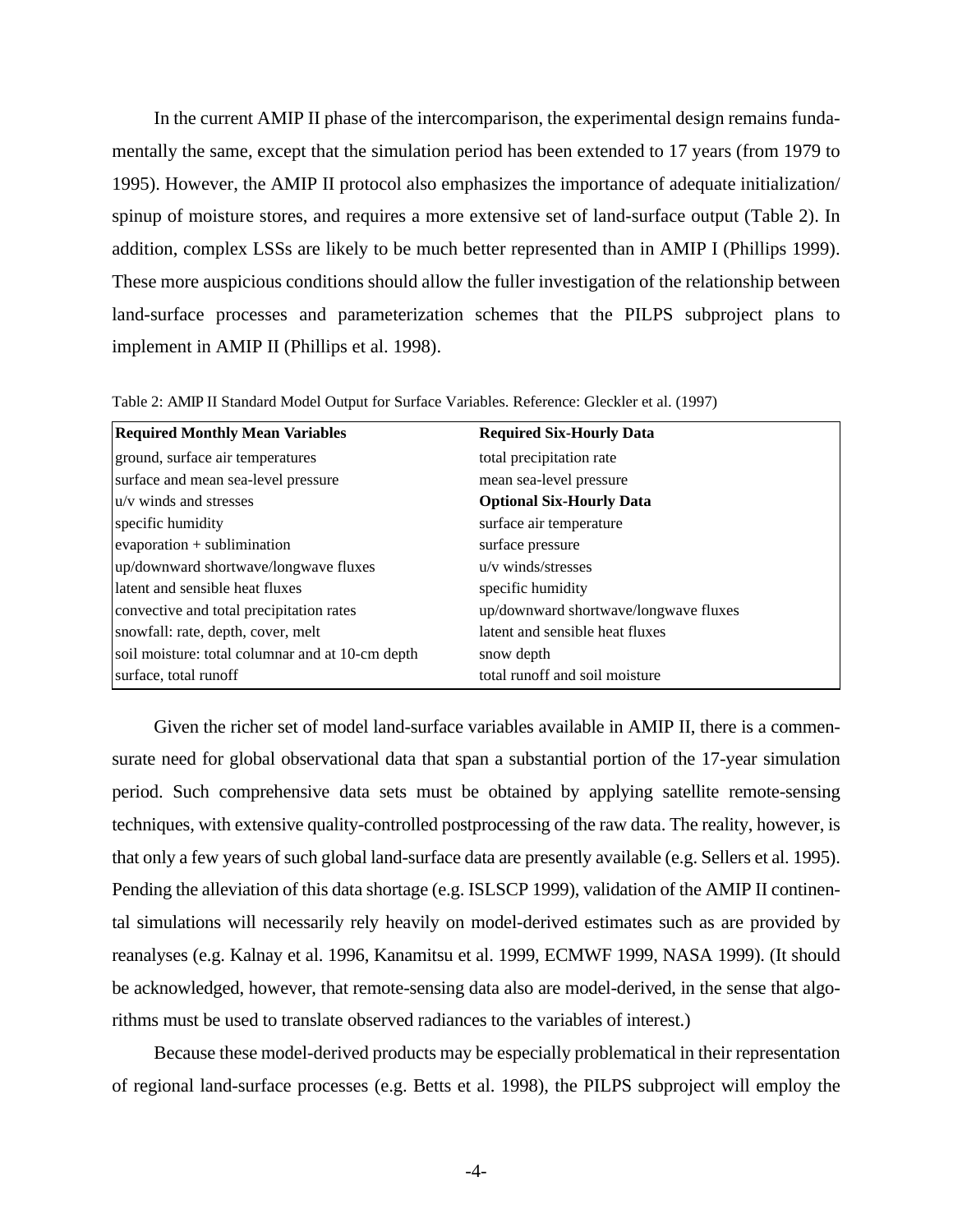reanalyses only for validation at continental-global scales, and also will use other "direct" observations such as are available for portions of the AMIP II simulation period. In this validation effort, the subproject will emphasize land-surface variables that are closely tied to the LSS parameterizations (e.g. turbulent fluxes and runoff), but also will evaluate other continental variables and atmospheric forcings (e.g. surface temperatures, radiative fluxes, and precipitation) in order to comprehensively survey all potential sources of error in the simulated land-surface processes.

#### **3. A Provisional Validation Methodology: Application to AMIP I Models**

In an intercomparison as extensive as the AMIP, summary statistics are essential to objectively validate simulation performance across many models and variables. As a starting point, for instance, the extent to which the global-mean, annual-mean climatological "bias"  $\overline{M}$  of a spatio-temporal land-surface variable M(x,y,t) conforms to the observational reference bias  $\overline{O}$  may be assessed. Model performance can be evaluated more meaningfully, however, by comparing the structure of a model's spatio-temporal departures M' about  $\overline{M}$  against those of the corresponding observational reference data:

$$
\{M'=[M(x, y, t)-M]\}\Leftrightarrow\{O'=[O(x, y, t)-O]\}
$$

The associated mean spatio-temporal variabilities are given by:

$$
\sigma_m^2 = \frac{\sum_{t} \sum_{y} \sum_{x} (M')^2 \Delta x \Delta y \Delta t}{\Omega}
$$

and

$$
\sigma_o^2 = \frac{\sum_{t} \sum_{y} (\mathcal{O}')^2 \Delta x \Delta y \Delta t}{\Omega}
$$

where the weight  $\Omega$  is computed from the given spatial/temporal resolution  $\Delta x \Delta y \Delta t$ :

$$
\Omega = \sum_{t} \sum_{y} \sum_{x} \Delta x \Delta y \Delta t
$$

Shortcomings in model performance then can be summarized by the normed difference || M'− O'||, a standard measure of which is the root-mean-square (RMS) error statistic. In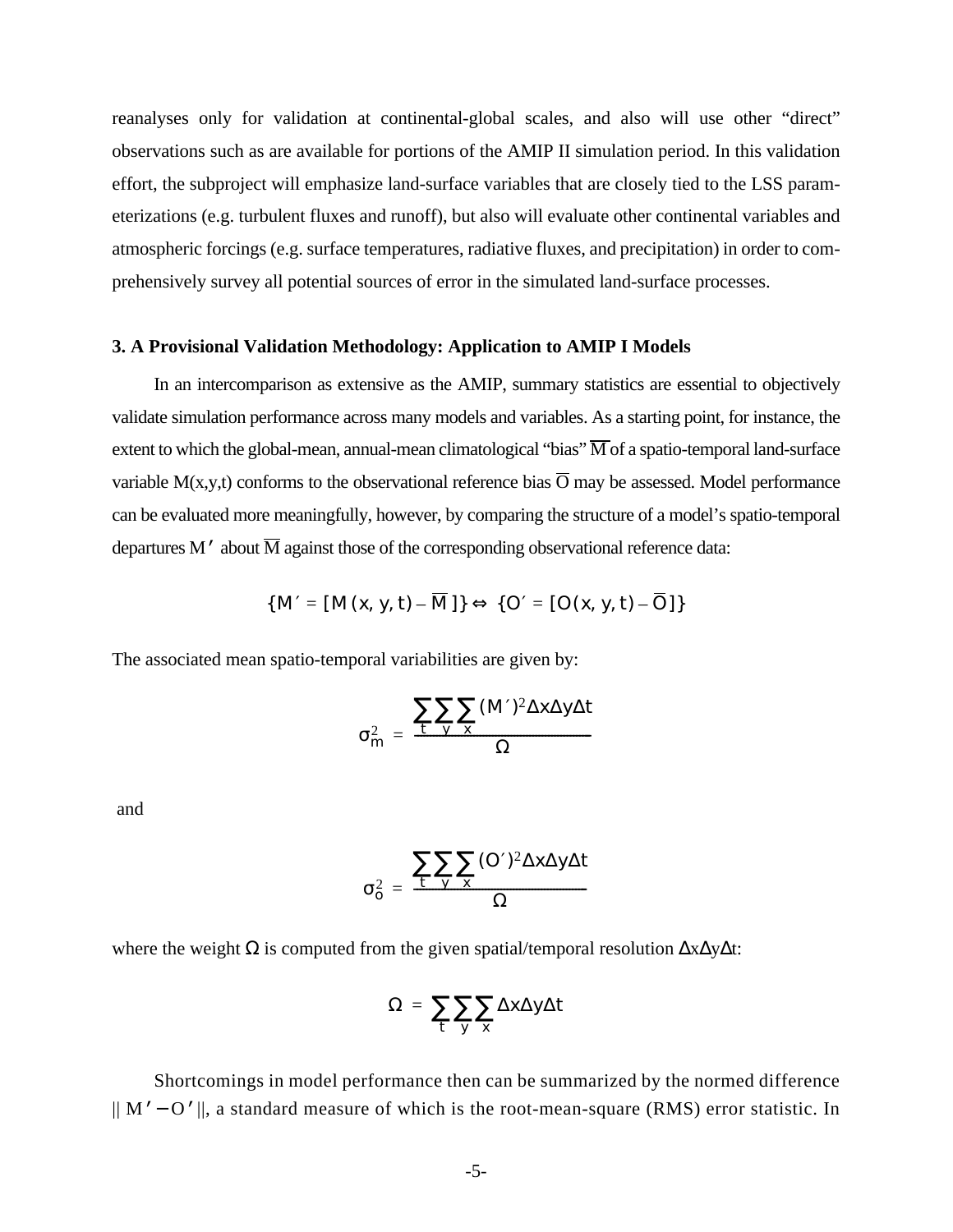the context of the AMIP, a modified RMS error statistic

$$
E = \left[ \sum_{t} \sum_{y} \sum_{x} \frac{(M - O')^2 \Delta x \Delta y \Delta t}{\Omega \sigma_o^2} \right]^{1/2}
$$

that is normalized by  $\Omega \sigma_0^2$  proves useful, since simulations of various land-surface processes with characteristically different natural variabilities then can be consistently compared across models.



Figure 1**:** Normalized RMS error E of 10 land-surface variables with reference to NCEP Reanalysis-1 data for 30 AMIP I models. For each variable and model, E is calculated by summing over land grid boxes of area DxDy, where both model and reference data are interpolated to a common 2.5 x 2.5 degrees latitude-longitude grid, and by summing over monthly samples Dt of these data for the period 1979-1988. Relatively small values of normalized RMS error are depicted in blue, relatively larger values in red, and cases of missing data in white. The names of the land-surface variables are abbreviated as follows: **pr**: precipitation; **evs**: evaporation; **hfss**: sensible heat flux; **rss**: net shortwave radiative flux; **rls**: net longwave radiative flux; **tas**: air temperature at the lowest atmospheric level; **ts**: skin temperature; **psl**: mean sea-level pressure; **tauu**: u-wind stress; **tauv**: v-wind stress.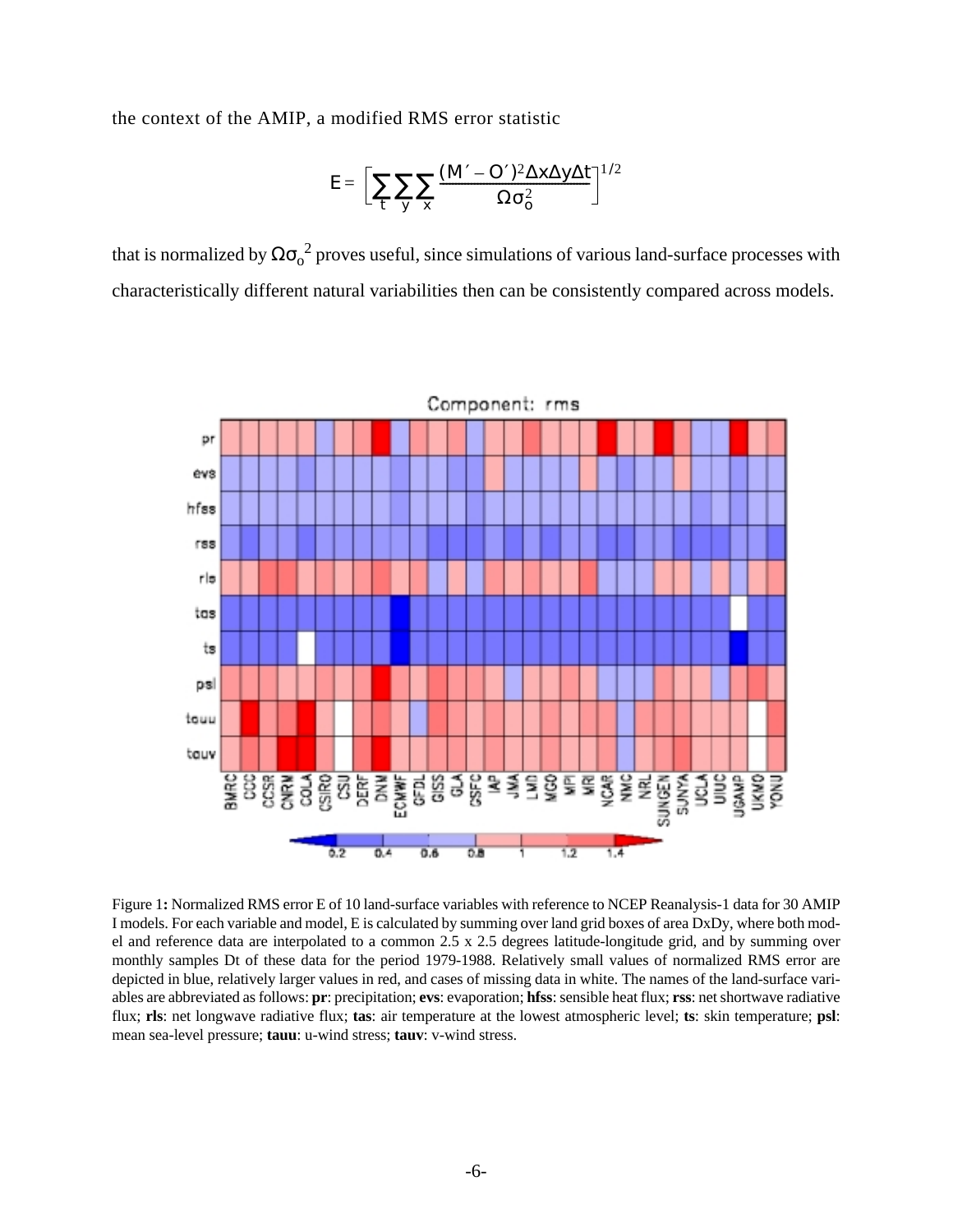For example, Figure 1 depicts the normalized RMS errors of 10 simulated land-surface variables in 30 AMIP I models (see Table 1) relative to the corresponding data from the NCEP Reanalysis-1 (also known as the NCEP/NCAR Reanalysis--see Kalnay et al. 1996). It can be seen that land-surface skin and air temperatures (**ts** and **tas**), net shortwave radiation (**rss**), sensible heat flux (**hfss**), and evaporation (**evs**) are collectively simulated with lower normalized RMS errors than are continental mean sea-level pressure (**psl**) and wind stresses (**tauu** and **tauv**), precipitation (**pr**), and net longwave radiation (**rls**).

Because E consists of both errors in amplitude and pattern, other useful summary statistics include the ratio of variability amplitudes of model versus observations

$$
A = \frac{\sigma_m}{\sigma_o}
$$

and the corresponding pattern correlation

$$
R = \frac{\sum_{t} \sum_{y} \sum_{x} (M' \cdot O') \Delta x \Delta y \Delta t}{\Omega(\sigma_m \cdot \sigma_o)}
$$

It can be shown that E, A, and R share a law-of-cosines relationship (see the Appendix), and thus can be simultaneously depicted in a two-dimensional plot (Taylor, 2000). An example of such a "Taylor diagram" is shown in Figure 2 for the land-surface temperature (**ts**) from the AMIP I models, where the validation reference is again the NCEP Reanalysis-1 data ("Reference"). The radial dimension of this polar plot is proportional to the amplitude ratio A, while the angular dimension is scaled proportional to the cosine of the pattern correlation R. In addition, the distance between the reference temperature and that of a given model is indicative of the associated normalized RMS error E. There is little inter-model scatter in the A, R, or E statistics, perhaps because the simulated land-surface temperatures are constrained somewhat by the common AMIP specifications of solar constant and ocean surface temperature. In any case, there does not appear to be a sizeable global temperature sensitivity to the particular choice of LSS.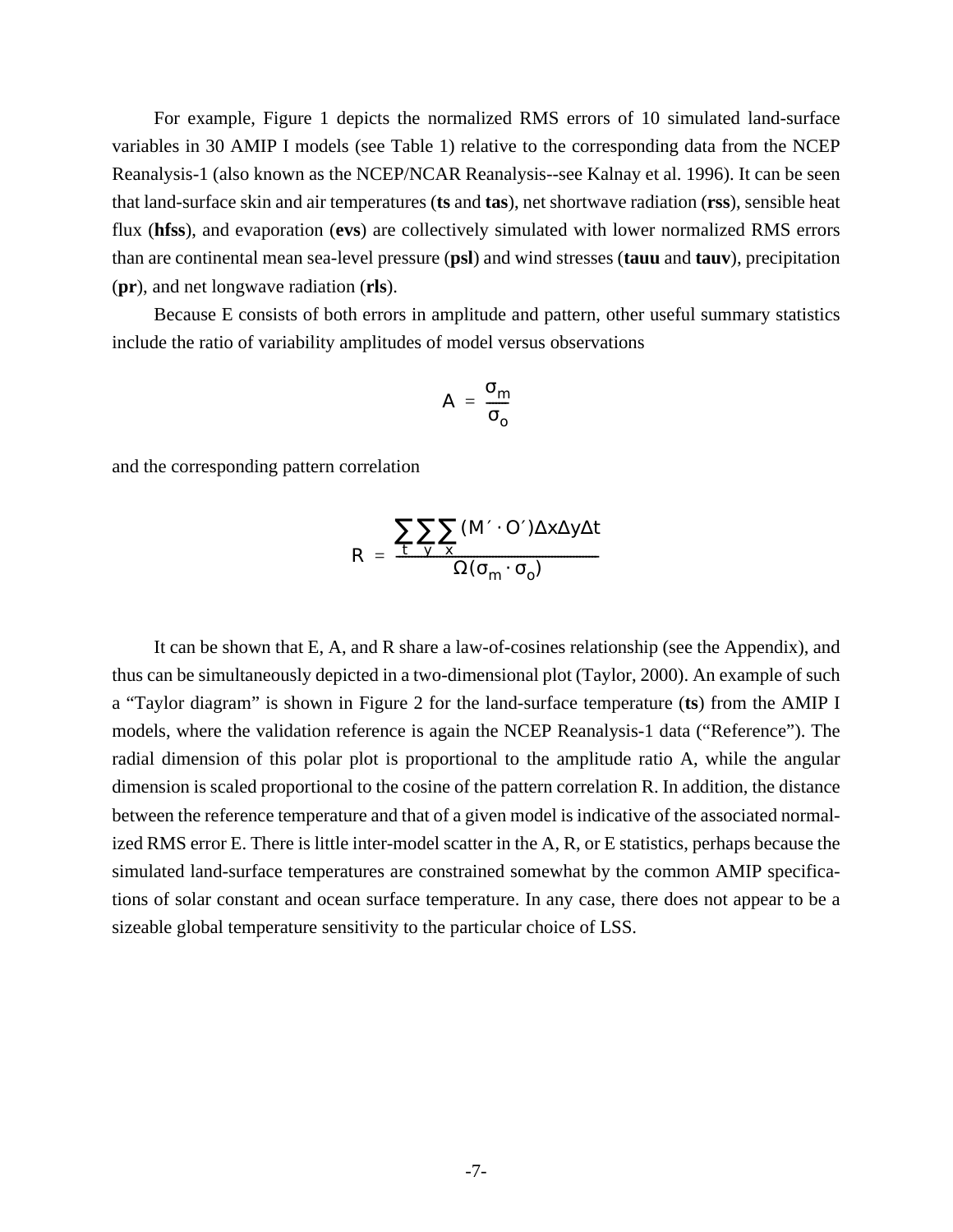

Figure 2**:** A Taylor diagram of the structure of the total variability of monthly mean land-surface temperature in 1979-1988 simulations of the AMIP I models relative to that of NCEP Reanalysis-1 ("Reference") estimates over the same time period. The distance between a particular model point (designated by the head of the arrow whose tail is labeled with that model's acronym--see Table 1) and the "Reference" is proportional to the model's normalized RMS error E with respect to the reference data. In this polar plot, the radial distance from the origin to a model point is proportional to the ratio A of variability amplitudes of the model vs reference data. (Values of A are indicated on the vertical axis, and the dotted quarter-circle is the locus of points where  $A = 1$ .) In addition, the angular displacement of a model point from the "Reference" is proportional to the cosine of the pattern correlation R, whose values are displayed along the edge of the outer quarter-circle. (See the Appendix for derivation of the relationships among the statistics A, E, and R.)

The simulated land-surface precipitation evinces a very different variability structure (Figure 3). Here the amplitude ratio A ranges widely  $({\sim} 0.6 \text{ to } 2.0)$  relative to the reference data (but with A being close to unity for some models), while the pattern correlation R remains within a range  $\sim 0.5$ to 0.7 across all the models. These results imply that the inter-model scatter in RMS precipitation errors (relative to the NCEP Reanalysis-1) that are displayed in Figure 1 are due more to differences in the amplitude of precipitation variability than in its pattern. An obvious global relationship to the respective LSS representations of land-surface hydrology (see Table 1) seems to be absent, however.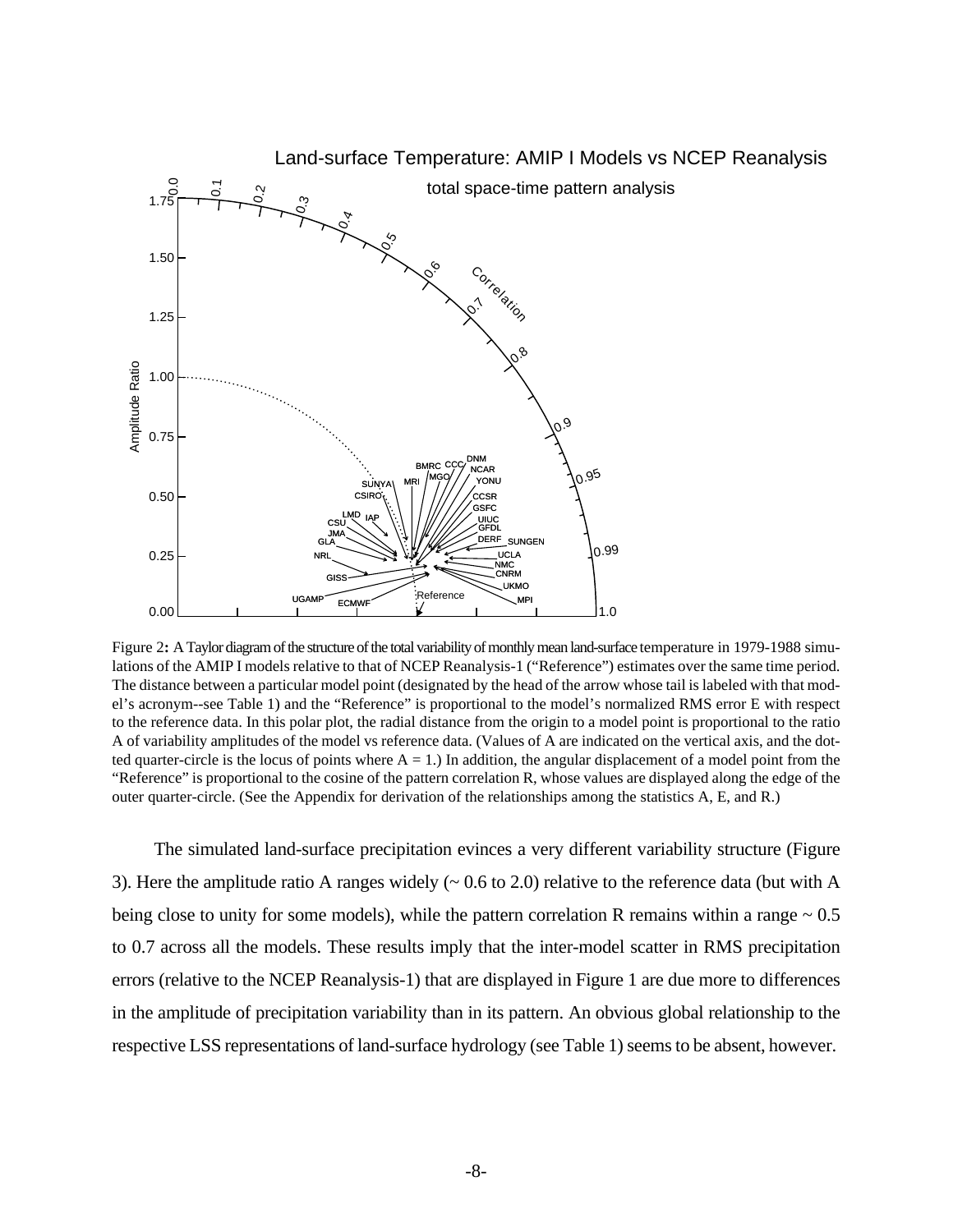

Figure 3: As in Figure 2, except for land-surface precipitation.



Figure 4: As in Figure 1, except for land-surface evaporation.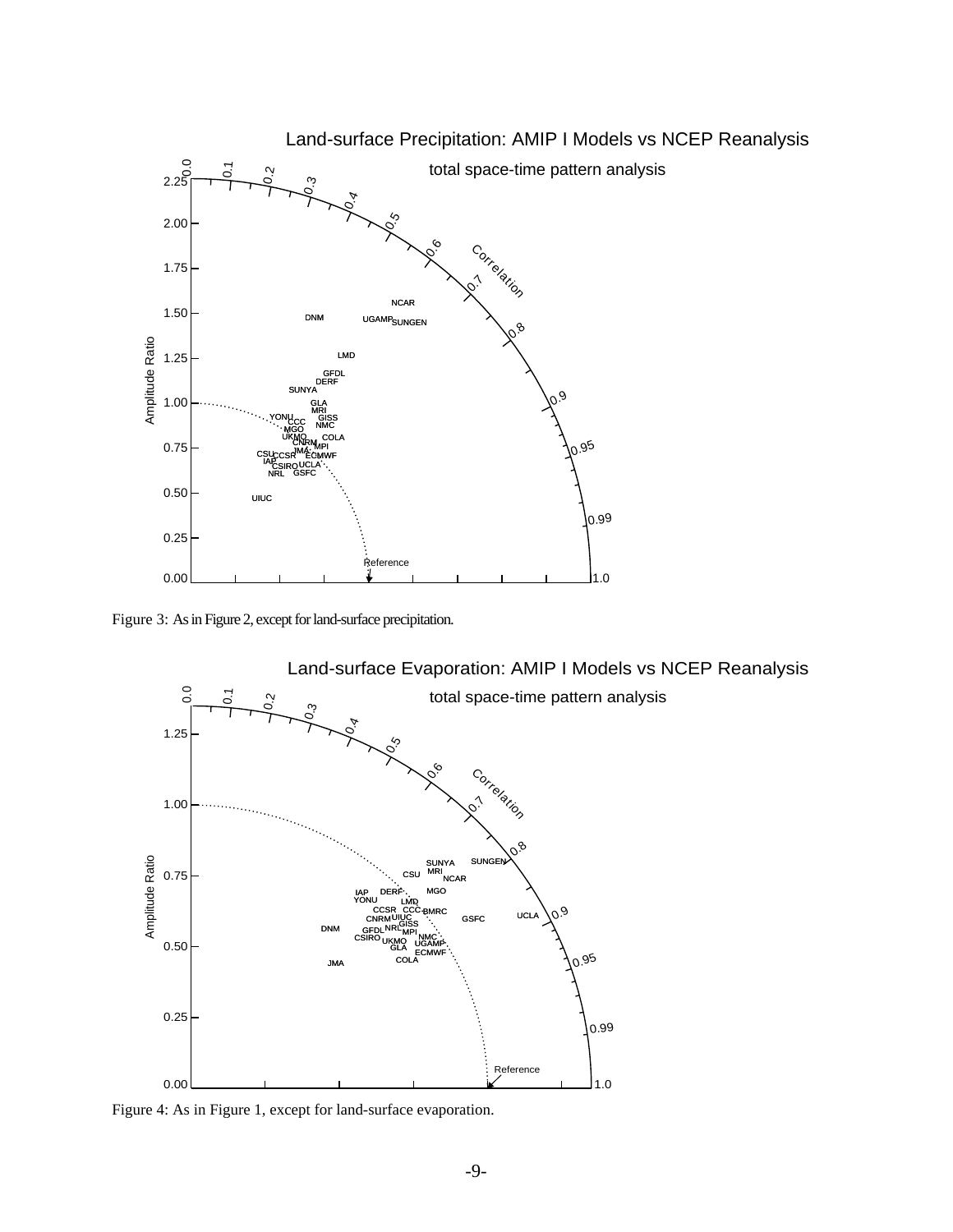Relative to the reference data, the simulations of land-surface evaporation (Figure 4) occupy an intermediate position within the performance bounds demarcated by land-surface temperature and precipitation: amplitude ratios A range between  $\sim 0.6$  and 1.3, with pattern correlations R between ~ 0.7 and 0.9. However, these reference evaporation data are influenced not only by the reanalysis model's atmospheric parameterizations and by its LSS, but also by the adopted procedure for "nudging" deep-layer soil moisture toward an assumed climatology (Mahrt and Pan 1984, Pan and Mahrt 1987, Kalnay et al. 1996). The NCEP Reanalysis-1 data therefore provide only a rough estimate of the actual variability of land-surface evaporation.

The degree of current uncertainty in estimating the global variability of land-surface evaporation from reanalyses is conveyed by Figure 5, which compares the estimate from the NCEP Reanalysis-1 for the AMIP I simulation period 1979-1988 ("Reference") with that of the NCEP Reanalysis-2 ("NR2", also known as the NCEP-DOE Reanalysis--see Kanamitsu et al. 1999) and of the European Centre for Medium-Range Weather Forecasts Reanalysis ("ERA"--see ECMWF 1999). It is noteworthy that the RMS difference between the two NCEP estimates is substantial, in spite of the presence of the same LSS in the respective reanalysis models. This divergence is thought to be due primarily to the replacement of soil-moisture nudging in NCEP Reanalysis-1 by a procedure that predicts soil moisture from precipitation observations, and secondarily to various changes in model parameterizations (M. Kanamitsu, personal communication). The ERA estimate of evaporation variability has a substantially lower amplitude than either of the NCEP reanalyses, and its pattern correlates somewhat less with the NR1 reference than does NR2.

On physical grounds, there are reasons to expect that the structure of a model's continental evaporation variability should depend on its representation of land-surface hydrology (see Table 1). Such a relationship seems to hold most conspicuously for those AMIP I models with biophysically based LSSs (Figure 6): the RMS differences relative to the NR1 reference for most of the models with vegetationcanopy LSSs are lower than those of nearly all the models with simpler representations of land hydrology. Most models with complex LSSs also have RMS differences with respect to the reference that are similar to those shown by the NR2 and ERA reanalyses. However, two models with biophysically based LSSs display relatively large RMS differences, mainly because the amplitude (not the pattern) of evaporation variability deviates substantially from that of the reference data.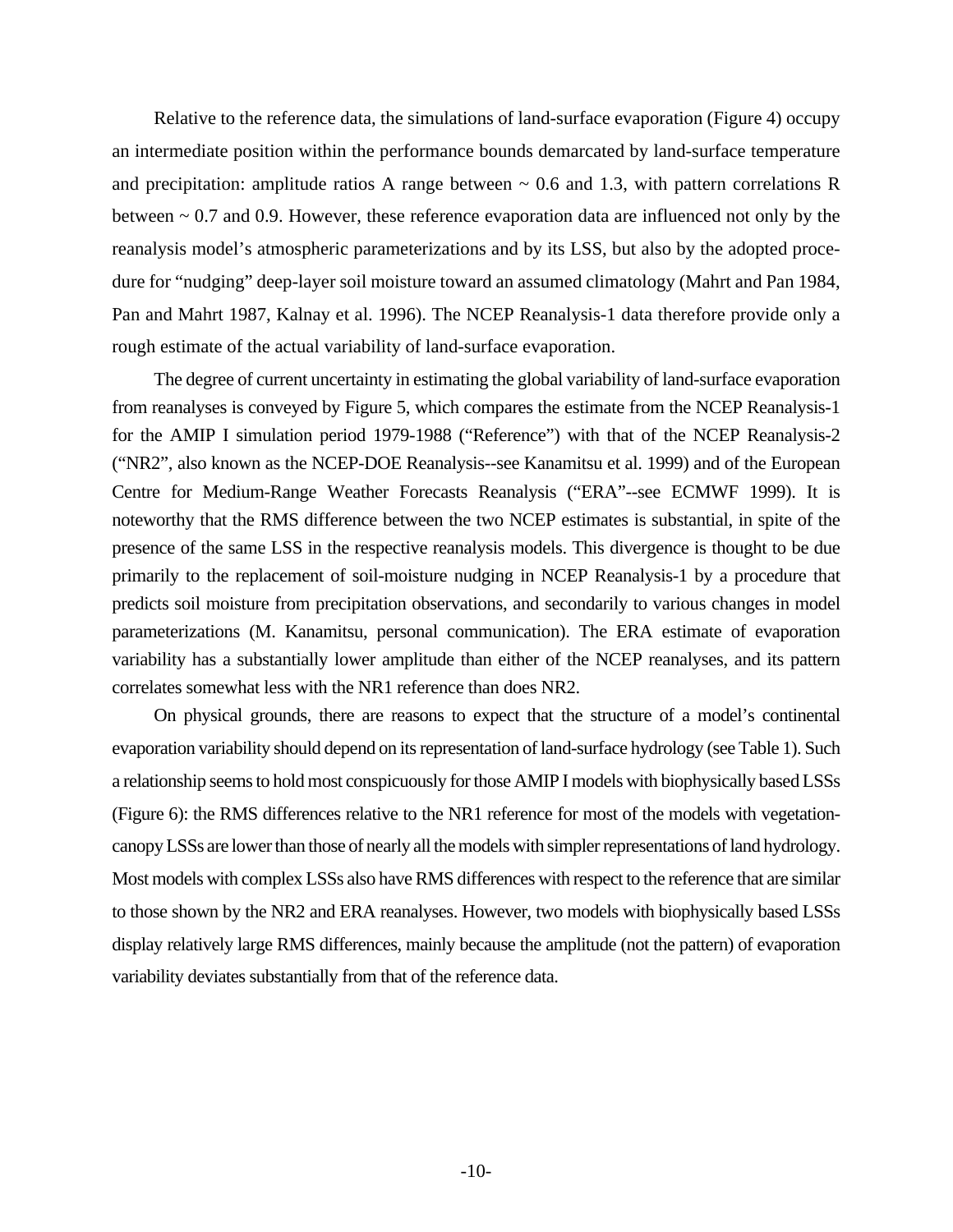

Figure 5: Differences in the structure of the spatio-temporal variability of land-surface evaporation among several reanalyses: the NCEP Reanalysis-1 ("Reference"), the NCEP Reanalysis-2 ("NR2"), and the ECMWF Reanalysis ("ERA").



Figure 6: As in Figure 4, except that the type of land-surface scheme corresponding to the respective AMIP I model is indicated and the estimates from the NR2 and ERA reanalyses also are included.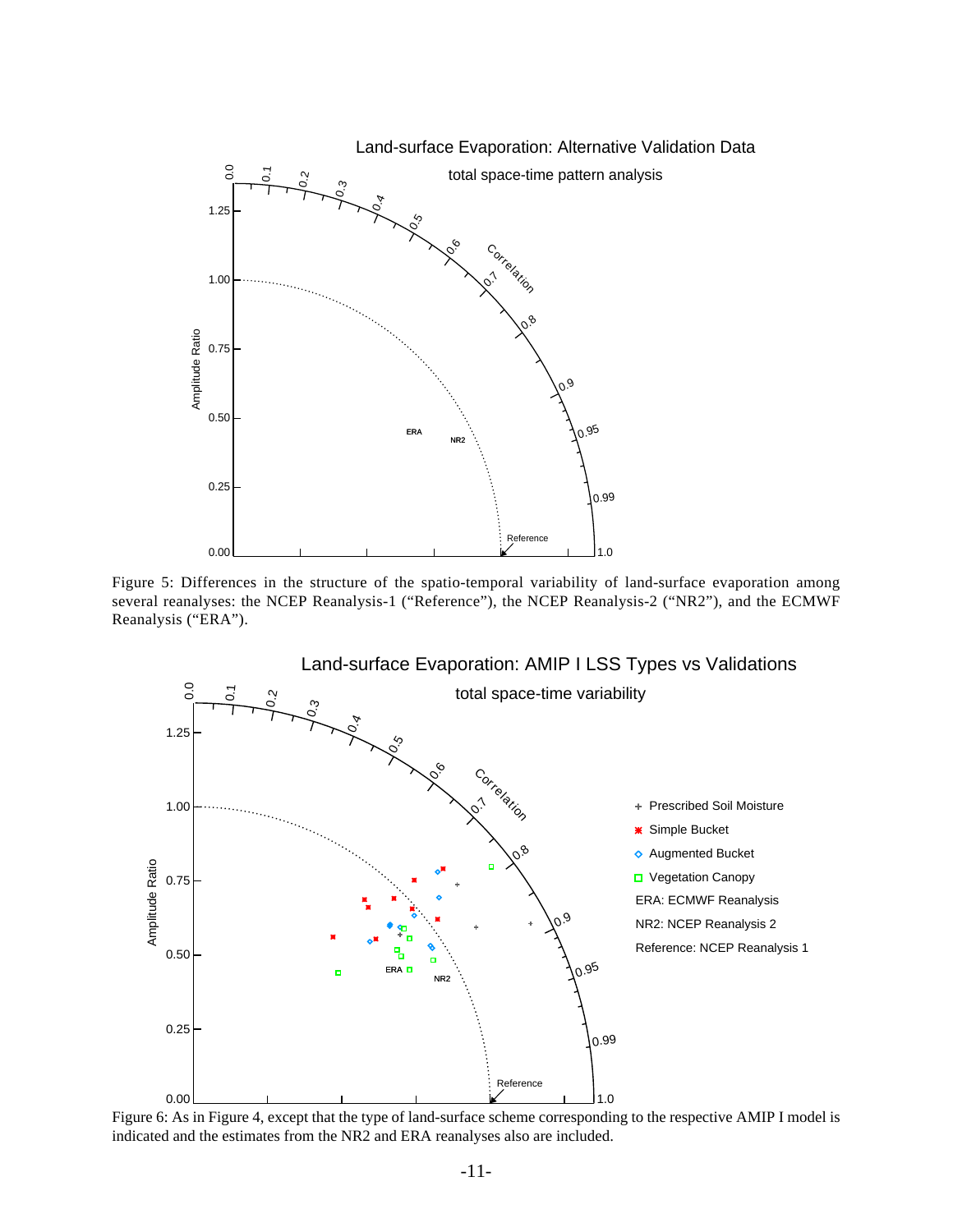On the other hand, a few simulations corresponding to simple and augmented bucket schemes, as well as one with prescribed soil moisture, also show relatively low RMS differences with the reference data. This result suggests that the global monthly variability statistics associated with complex LSSs *can* be matched by using simpler schemes. In nearly all the latter cases, however, the effects of vegetation on surface roughnesses and albedos are accounted for, even though canopy biophysics are not explicitly represented (Phillips 1994). (Because these land-surface characteristics are not included in the standard AMIP I output data, it is not possible to precisely estimate their impact on the simulations.) These results are reminiscent of the off-line LSS experiments of Desborough (1999), wherein a simple parameterization of continental evaporation that included a constant surface resistance was able to approximate the results of more complex formulations on monthly time scales.



Figure 7: As in Figure 6, except that the interannual spatio-temporal variability of land-surface evaporation as a function of the type of land-surface scheme is indicated relative to that of the NCEP Reanalysis-1 ("Reference"). The relationship of the NR2 and ERA reanalyses to this reference also are indicated.

When only the interannual variability of continental evaporation is considered (Figure 7), there is neglible pattern correlation between each AMIP I model and NR1, and there is a wide range of amplitude ratios. The ERA and NR2 reanalyses display marginally better agreement with the NR1 reference. There also is an apparent lack of differentiation according to LSS type, probably because the interannual component of variability is globally chaotic--that is, more sensitive to the different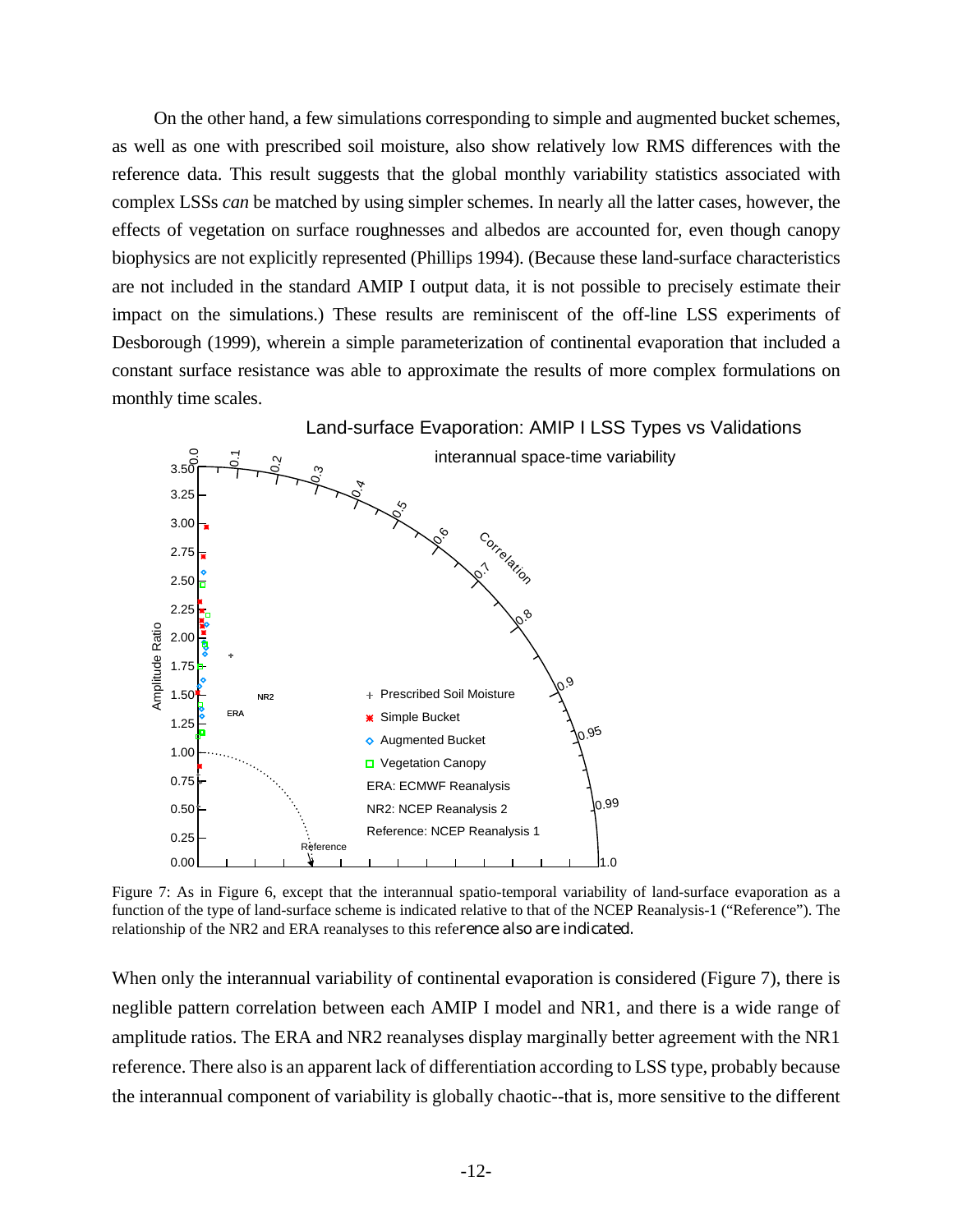model initial conditions than to their common ocean boundary conditions. (It is noteworthy, for example, that the model with the best correlation to the reference is one with prescribed *land* boundary conditions.)

Since there are many parameterization differences among the AMIP I models apart from their LSSs (Phillips 1994), the apparent sensitivity of surface evaporation variability to LSS type (e.g. as displayed in Figure 6) may be coincidental. A clearer indication of the degree of sensitivity of landsurface evaporation that can result only from changing the LSS type is provided by a supplemental pair of AMIP I simulations made with a version of the Laboratoire de Meteorologie Dynamique (LMD) AGCM. In these twin experiments, a simple bucket (Laval et al. 1981) and the biophysically based SECHIBA scheme (Ducoudre et al. 1993) were alternatively coupled to the AGCM, but with the same land-surface characteristics (i.e. the surface albedos and roughnesses associated with the SECHIBA vegetation types) being specified.

.



Figure 8**:** As in Figure 6, except for twin AMIP I simulations of land-surface evaporation by a version of the LMD model with an embedded simple-bucket scheme and the biophysically based SECHIBA scheme.

Figure 8 shows the Taylor diagram for the variability of continental evaporation in these experiments relative to estimates from the various reanalyses. By substituting the SECHIBA scheme for the simple bucket, the amplitude of the variability is reduced, thereby improving its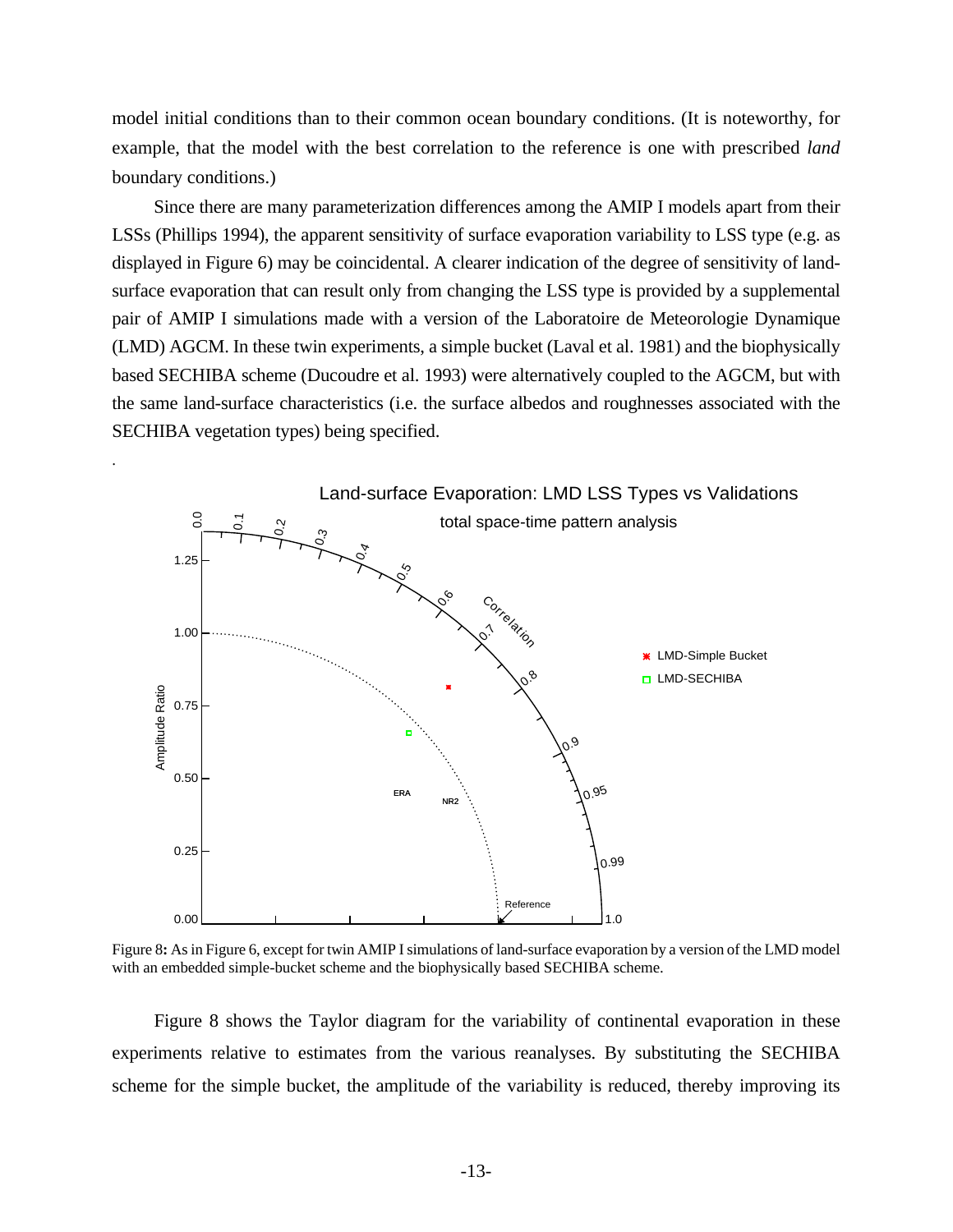agreement with the estimates of the various reanalyses. Analogous but less dramatic results (not shown) are obtained for other land-surface variables in these paired simulations. A similar impact on the amplitude of the interannual component of continental climate variability is also evident (Figure 9). In all such cases, little change in the correlation R results from modifying the LSS, suggesting that it is the atmospheric forcings and/or the land-surface characteristics that largely control the pattern of continental climate variability.



Figure 9: As in Figure 8, except for the interannual variability of land-surface evaporation.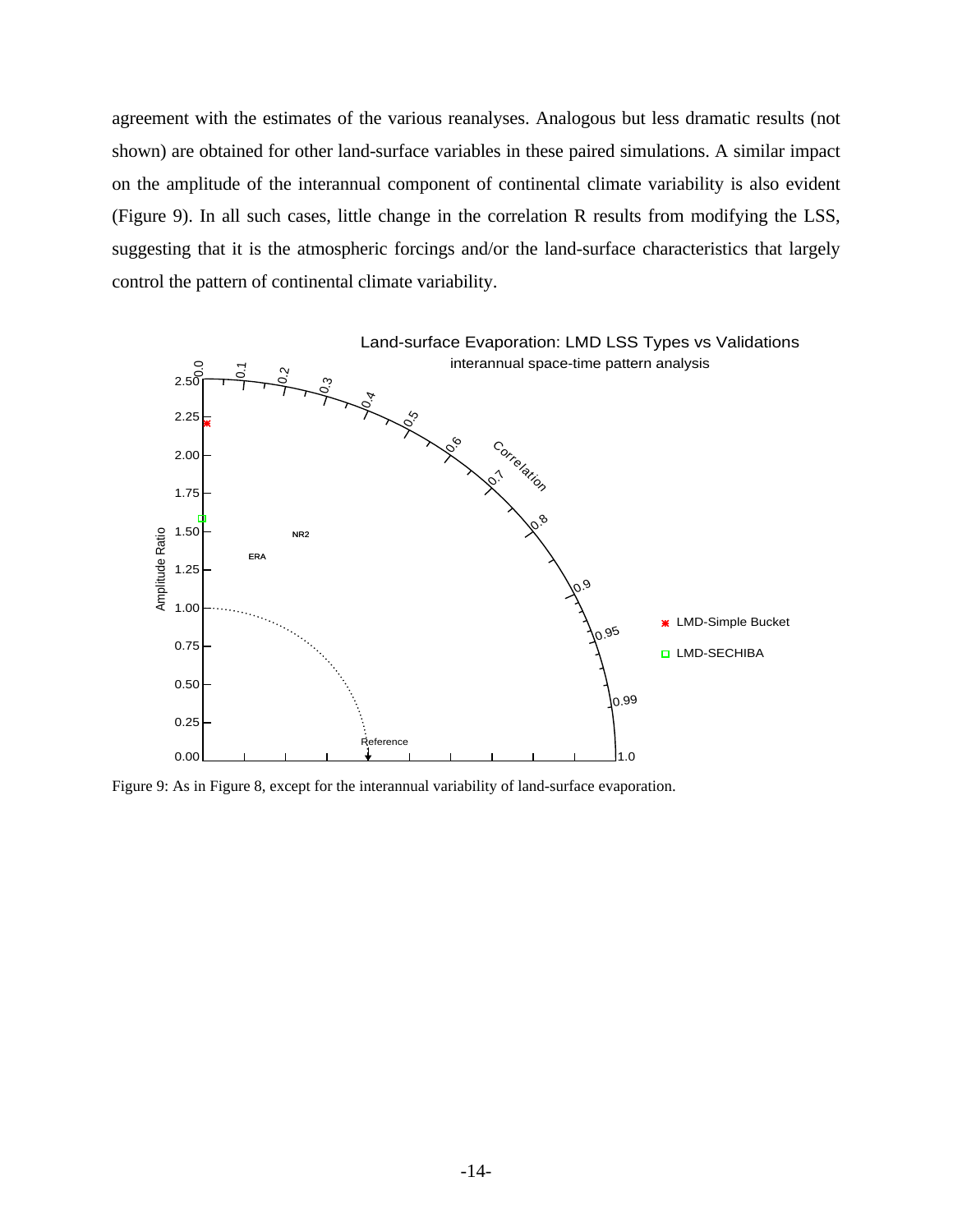# **4. Conclusions and Future Directions**

We draw the following provisional conclusions from this pilot study:

- The perceived performance of an AGCM in simulating continental climate is a function of the land-surface variables and reference data chosen for the evaluation. Of the available AMIP I land-surface variables, most do not display obvious *global*sensitivity to LSS type.
- Nevertheless, the simulated land-surface evaporation variability does seem to exhibit such sensitivity, insofar as most models with biophysically based LSSs generally show lower RMS differences with the chosen reference data than do models with simpler representations of hydrology. In part, however, these inter-model differences undoubtedly also reflect diverse representations of land-surface characteristics (e.g. surface albedos and roughnesses) as well as atmospheric physics.
- For paired AMIP I experiments in which the same atmospheric model and land-surface characteristics are retained, the replacement of a simple bucket scheme by a biophysically based LSS (while retaining the same land-surface characteristics) reduces the RMS differences of the land-surface variables with respect to selected reference data. However, these LSS-dependent improvements are almost completely associated with reductions in variability amplitude, suggesting that the atmospheric forcings and/or the land-surface characteristics largely control the pattern of continental evaporation variability.

Because of the uncertain quality of the available reference data and the restricted scope of this study (limited selection of variables, globally aggregated statistics, etc.), these "conclusions" should instead be regarded as hypotheses to guide future work of Subproject 12 in AMIP II (Phillips et al. 1998). That effort will include not only an extension of the pilot validation methodology to a broader selection of land-surface variables and reference data sets, but also regional-scale diagnosis of the coupled behaviors of the LSSs in AMIP II models.

# **Acknowledgments**

The validation methodology and related computer software applied herein were developed by Karl Taylor and Charles Doutriaux of PCMDI. We greatly appreciate their assistance in the production and interpretation of the displayed figures. This work was performed under the auspices of the U.S. Department of Energy by the University of California Lawrence Livermore National Laboratory under Contract No. W-7405-ENG-48.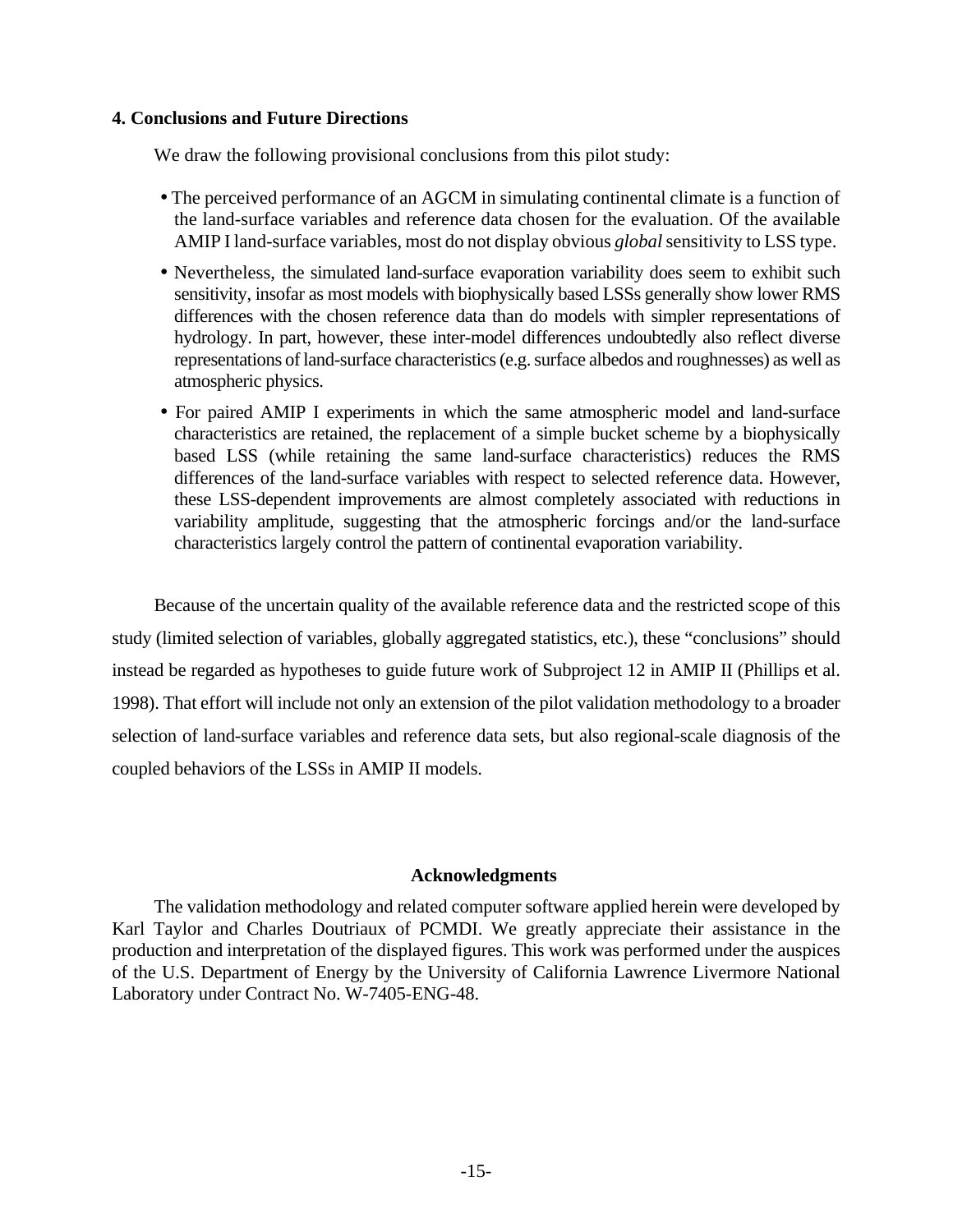### **Appendix: Relationships Among Summary Statistics**

Here we derive the relationships among the normalized RMS error E, the amplitude ratio A, and the pattern correlation R that are represented pictorially by a Taylor diagram.

First, recall that if M' and O'are spatio-temporal departures of model and observations from their respective annual-mean, global-mean biases  $\overline{M}$  and  $\overline{O}$ , the normalized mean-square error of model M relative to observational reference O is defined as

$$
E^2 = \sum_{t} \sum_{y} \sum_{x} \frac{(M - O')^2 \Delta x \Delta y \Delta t}{\Omega \sigma_o^2}
$$

where the normalization factors are a spatio-temporal weight

$$
\Omega = \sum_{t} \sum_{y} \sum_{x} \Delta x \Delta y \Delta t
$$

and total variability of the observational reference data

$$
\sigma_o^2 = \frac{\sum_{t} \sum_{y} \sum_{x} (\mathcal{O}')^2 \Delta x \Delta y \Delta t}{\Omega}
$$

Thus, the mean-square error may be expressed in expanded form as

$$
E^{2} = \frac{\sum_{t} \sum_{y} \sum_{x} (M^{2} - 2M^{t} \cdot O^{t} + O^{t} \cdot 2) \Delta x \Delta y \Delta t}{\sum_{t} \sum_{y} \sum_{x} (O^{t})^{2} \Delta x \Delta y \Delta t}
$$

Then, by defining the model's total spatio-temporal variability analogously to  $\sigma_0^2$ 

$$
\sigma_m^2 = \frac{\sum_{t} \sum_{y} \sum_{x} (M')^2 \Delta x \Delta y \Delta t}{\Omega}
$$

and by utilizing the spatio-temporal amplitude ratio

$$
A = \frac{\sigma_m}{\sigma_o}
$$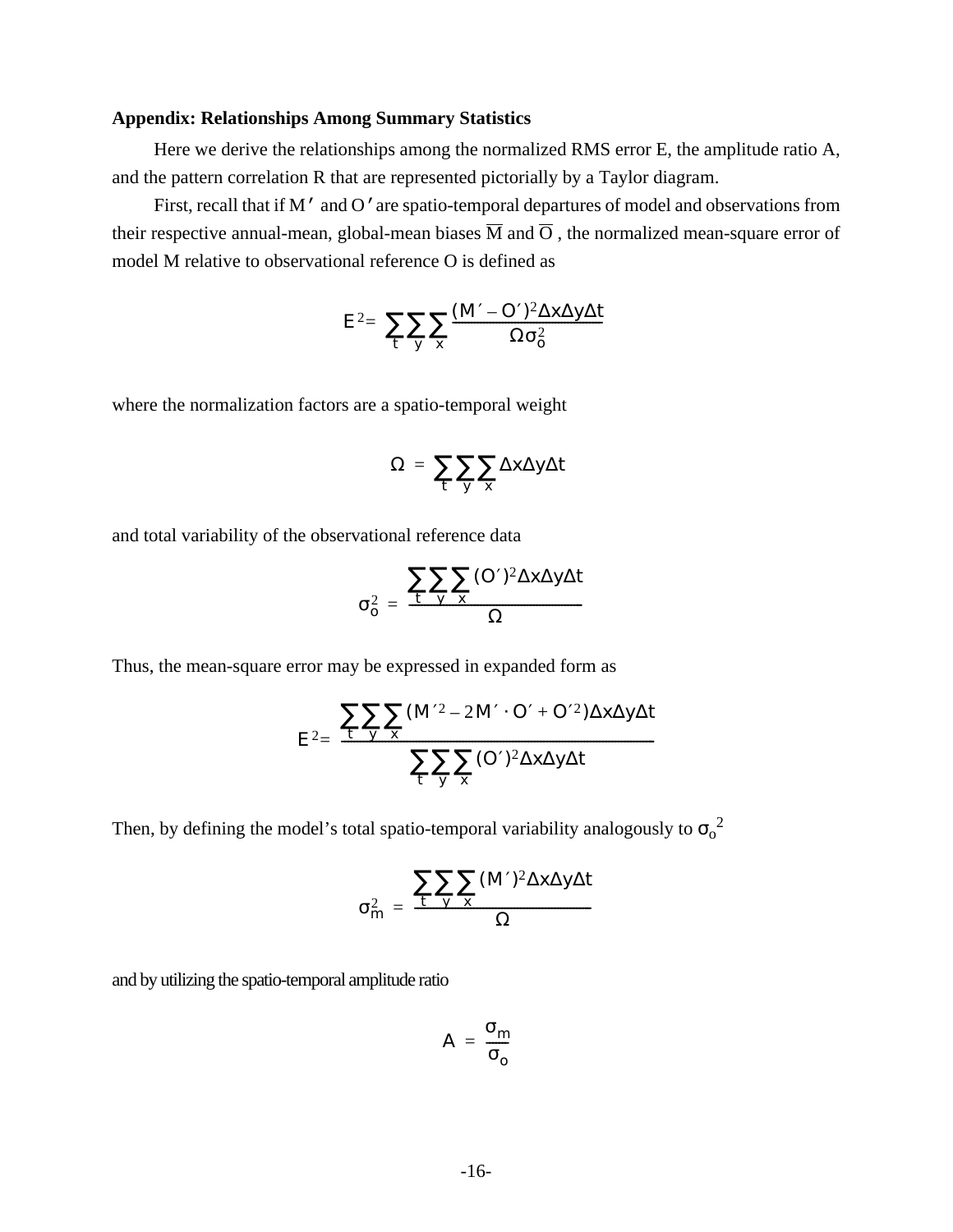and pattern correlation

$$
R = \frac{\sum_{t} \sum_{y} \sum_{x} (M' \cdot O') \Delta x \Delta y \Delta t}{\Omega(\sigma_m \cdot \sigma_o)}
$$

the normalized mean-square error is reducible to

$$
E^2 = A^2 - 2R \cdot A + 1
$$

This is equivalent to a law-of-cosines relationship among E, A, and R if we make the following geometrical assignments::



A Taylor diagram exploits this geometry in order to express the relationships among E, A, and R in a single twodimensional polar plot.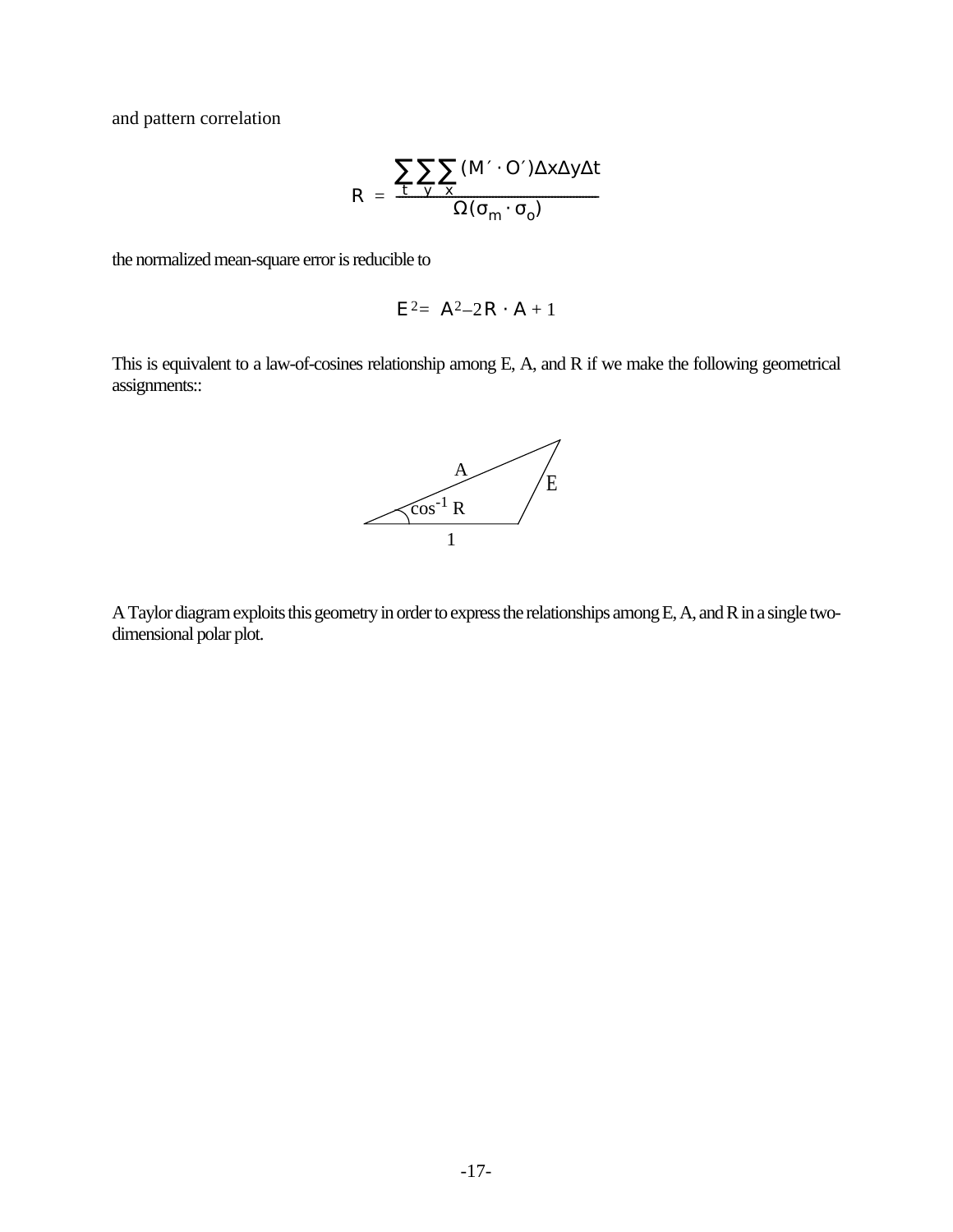#### **References**

- Betts, A.K., P. Viterbo, and E. Wood, 1998: Surface energy and water balance for the Arkansas-Red River basin from the ECMWF reanalysis. *J. Climate*, **11**, 2881-2897.
- Chen, T.H., A. Henderson-sellers, P.C.D. Milly, A.J. Pitman, A.C.M. Beljaars, J. Polcher, F. Abramopoulus, A. Boone, S. Chang, F. Chen, Y. Dai, C.E. Desborough, R.E. Dickinson, L. Dümenil, M. Ek, J.R. Garratt, N. Gedney, Y.M. Gusev, J. Kim, R. Koster, E.A. Kowalczyk, K. Laval, J. Lean, D. Lettenmaier, X. Liang, J.-F. Mahfouf, H.-T. Mengelkamp, K. Mitchell, O.N. Nasonova, J. Noilhan, A. Robock, C. Rosenzweig, J. Schaake, C.A. Schlosser, J.-P. Schultz, Y. Shao, A.B. Shmakink D.L. Verseghy, P. Wetzel, E.F. Wood, Y. Xue, Z.-L. Yang, Q. Zeng, 1997: Cabauw experimental results from the Project for Intercomparison of Land-surface Parameterization Schemes. *J. Climate*, **10**, 1194-1215.
- Desborough, C.E., 1999: Surface energy balance complexity in GCM land surface models. *Climate Dyn*., **15**, 389-403.
- Ducoudre, N., K. Laval, and A. Perrier, 1993: SECHIBA, a new set of parameterizations of the hydrologic exchanges at the land/atmosphere interface within the LMD atmospheric general circulation model. *J. Climate*, **6**, 248-273.
- ECMWF, 1999: ECMWF Re-Analysis (ERA) Project, European Centre for Medium-Range Weather Forecasts, Reading, England. Accessible online at http://www.ecmwf.int/research/era/.
- Frei, A., and D. Robinson, 1998: Evaluation of snow extent and its variability in the Atmospheric Model Intercomparison Project. *J. Geophys. Res*., **103**, 8859-8871.
- Gates, W.L., 1992: AMIP: The Atmospheric Model Intercomparison Project. *Bull. Amer. Meteor. Soc*., **73**, 1962-1970.
- Gates, W.L., J.S. Boyle, C. Covey, C.G. Dease, C.M. Doutriaux, R.S. Drach, M. Fiorino, P.J. Gleckler, S. Marlais, T.J. Phillips, G.L. Potter, B.D. Santer, K.R. Sperber, K.E. Taylor, and D.N. Williams, 1999: An overview of the results of the Atmospheric Model Intercomparison Project (AMIP I). *Bull. Amer. Meteor. Soc.*, **80**, 29-55.
- Gedney, N., P.M. Cox, H. Douville, J. Polcher, and P.J. Valdes, 1999: Characterising GCM land surface schemes to understand their responses to climate change. Hadley Centre Technical Note HCTN 4, United Kingdom Meteorological Office, Bracknell Berkshire, RG12 2SY, United Kingdom.
- Gleckler, P.J., T.J. Phillips, and A. McCravy, 1997: AMIP home page. Accessible online at http:// www-pcmdi.llnl.gov/amip/ .
- Henderson-Sellers, A., K. McGuffie, and A.J. Pitman, 1996: The Project for the Intercomparison of Land-surface Parameterization Schemes: 1992-1995. *Climate Dyn*., **12**, 849-859.
- Irannejad, P., A. Henderson-Sellers, Y. Shao, and P.K. Love, 1995: Comparison of AMIP and PILPS off-line landsurface simulations. Proceedings of the First AMIP Scientific Conference, 15-19 May 1995, Monterey, California, WMO/TD-No. 732, pp. 465-470.
- ISLSCP, 1999: The International Satellite Land Surface Climatology Project, Initiative II. Accessible online at http://islscp2.gsfc.nasa.gov/.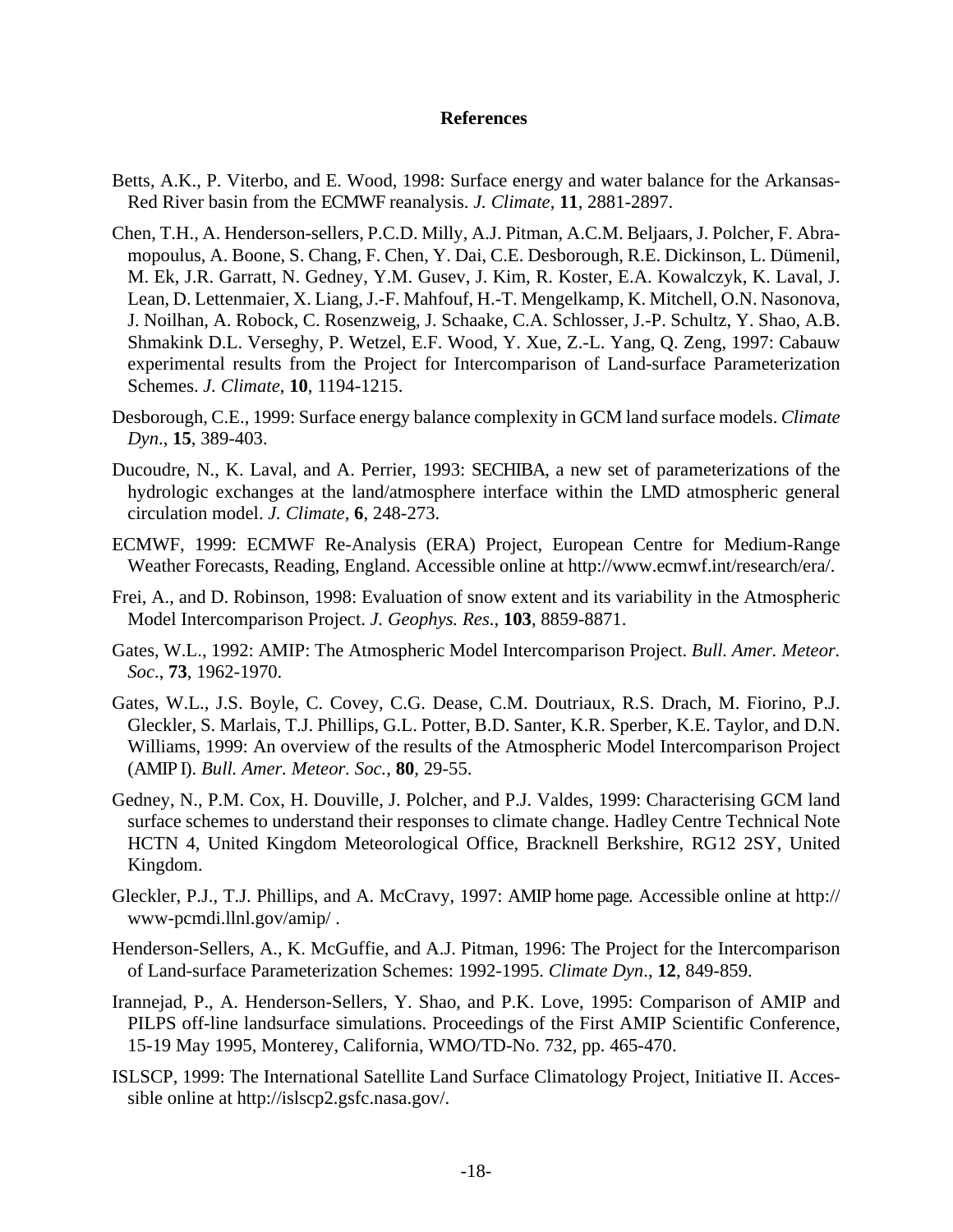- Kalnay, E., M. Kanamitsu, R. Kistler, W. Collins, D. Deaven, L. Gandin, M. Iredell, S. Saha, G. White, J. Woollen, Y. Zhu, M. Chelliah, W. Ebisuzaki, W. Higgins, J. Janowiak, K.C. Mo, C. Ropelewski, J. Wang, A. Leetmaa, R. Reynolds, R. Jenne, and D. Joseph, 1996: The NMC/ NCAR 40-year reanalysis project. *Bull. Amer. Meteor. Soc.*, **77**, 437-471.
- Kanamitsu, M., W. Ebisuzaki, J. Woolen, J. Potter, and M. Fiorino, 1999: An overview of [NCEP] Reanalysis-2. Accessible online at http://wesley.wwb.noaa.gov/reanalysis2/kana/reanl2-1.htm.
- Lau, W.K.-M., J.H. Kim, and Y. Sud, 1996: Intercomparison of hydrologic processes in AMIP GCMs. *Bull. Amer. Meteor. Soc*., **77**, 2209-2226.
- Laval, K., R. Sadourny, and V. Serafini, 1981: Land surface processes in a simplified general circulation model. *Geophys. Astrophys. Fluid Dyn*., **17**, 129-150.
- Love, P.K., and A. Henderson-Sellers, 1994: Land-surface climatologies of AMIP-PILPS models and identification of regions for future investigation (PILPS Phase 3a). GEWEX Report, IGBPO Publication Series No. 13, 48 pp.
- Love, P.K., A. Henderson-Sellers, and P. Irannejad, 1995: AMIP Diagnostic Subproject 12 (PILPS Phase 3): Land-surface processes. Proceedings of the First AMIP Scientific Conference, 15-19 May 1995, Monterey, California, WCRP-92, WMO/TD-No. 732, 101-106.
- Mahrt, L., and H.-L. Pan, 1984: A two-layer model of soil hydrology. *Bound.-Layer Meteor*., **29**, 1-20.
- Manabe, S., 1969: Climate and ocean circulation. I. The atmospheric circulation and the hydrology of the Earth's surface. Mon. Wea. Rev., 97, 739-774.
- NASA, 1999: NASA Data Assimilation Office Reanalysis Experiments, National Aeronautics and Space Administration Goddard Space Flight Center, Greenbelt, Maryland, USA. Accessible online at http://dao.gsfc.nasa.gov/subpages/reanalysis.html.
- Pan, H-L., and L. Mahrt, 1987: Interaction between soil hydrology and boundary layer developments. *Bndry. Layer Meteor*., **38**, 185-202.
- Phillips, T.J., 1994: Summary documentation of the AMIP models. PCMDI Report 18, Lawrence Livermore National Laboratory, Livermore, California, 343 pp. Also accessible online at http:// www-pcmdi.llnl.gov/modeldoc/amip1/ .
- Phillips, T.J., 1999: AMIP II model features documentation. Accessible online at http://wwwpcmdi.llnl.gov/modeldoc/amip2/ .
- Phillips, T.J., A. Henderson-Sellers, A. Hahman, and A.J. Pitman, 1998: AMIP II diagnostic subproject 12: Land-surface processes and parameterizations (a joint AMIP/PILPS project). Accessible online at http://www-pcmdi.llnl.gov/pilps3/proposal/.
- Pitman, A.J., A. Henderson-Sellers, C.E. Desborough, Z.-L. Yang, F. Abramopoulos, A. Boone, R.E. Dickinson, N. Gedney, R. Koster, E. Kowalczyk, D. Lettenmaier, X. Liang, J.-F. Mahfouf, J. Noilhan, J. Polcher, W. Qu, A. Robock, C. Rosenzweig, C.A. Schlosser, A.B. Shmakin, J. Smith, M. Suarez, D. Verseghy, P. Wetzel, E. Wood, Y. Xue, 1999: Key results and implications from phase 1(c) of the Project for Intercomparison of Land-surface Parameterization Schemes. *Climate Dyn*., **15**, 673-684.Qu, W.Q., and A. Henderson-Sellers, 1998: Comparing the scatter in PILPS off-line experiments with those in AMIP I coupled experiments. *Glob. Plan. Change*, **19**, 209-224.